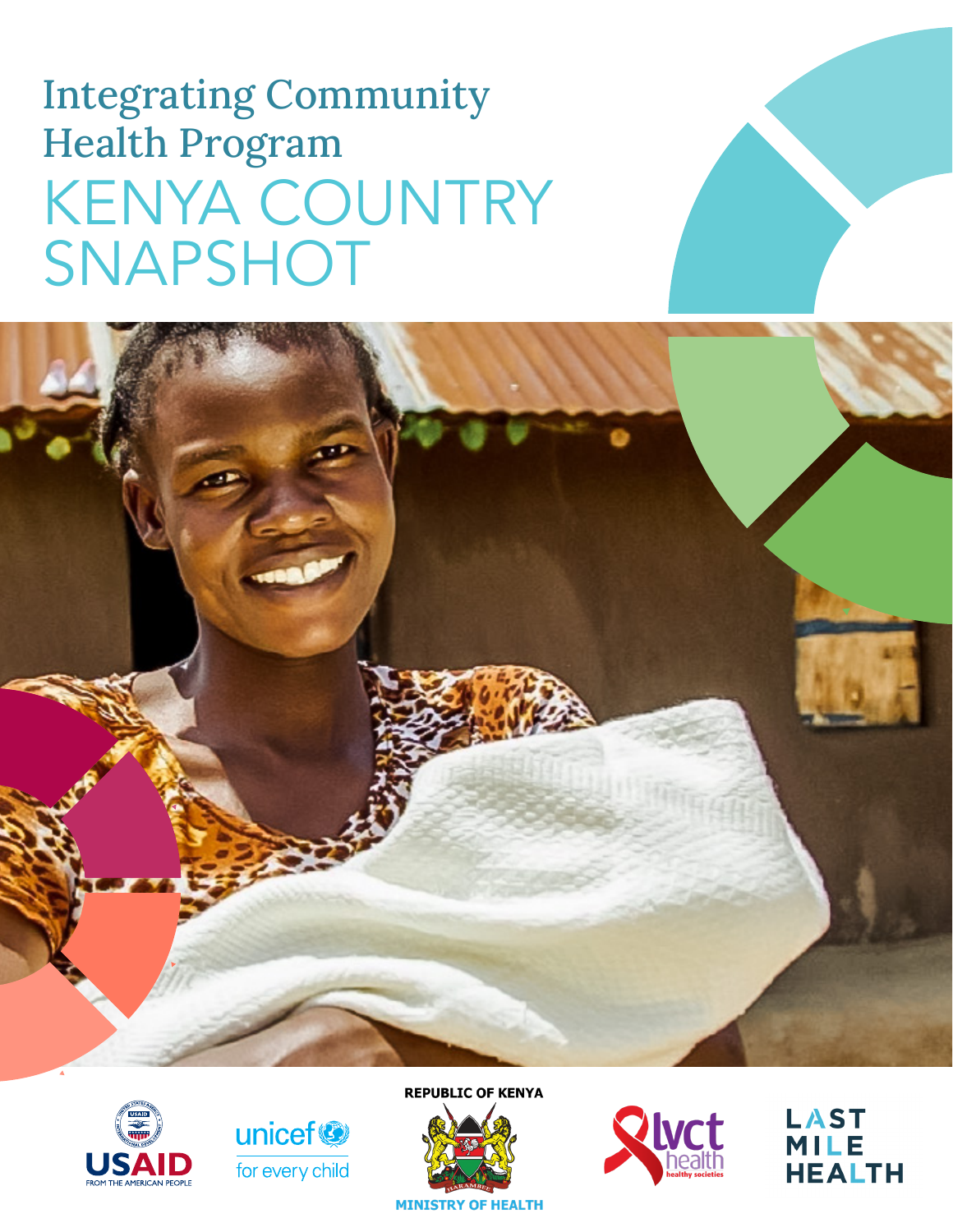# Acknowledgments

AUTHOR: Abigail McDaniel, Mallika Raghavan

SUPPORT: Dr. Lilian Otiso (LVCT Health), Salim Hussein (Ministry of Health), Dr. Maureen Kimani (Ministry of Health), John Wanyungu (Ministry of Health), Dr. Josea Rono (E&K consulting), Rose Njiraini (UNICEF Kenya), Daniel Kavoo (Ministry of Health), George Oele (Amref), Linet Okoth (LVCT Health), Robinson Karuga (LVCT Health), Kenneth Ogendo (Living Goods), Silah Kimanzi (USAID).

*A special acknowledgment to LVCT Health for overall coordination of the development of the Kenya ICH Country Snapshot.* 

EDITING AND DESIGN: Jennie Greene and Michelle Samplin-Salgado (Springfly)

COVER PHOTO CREDIT: Living Goods

PUBLISH DATE: August 2021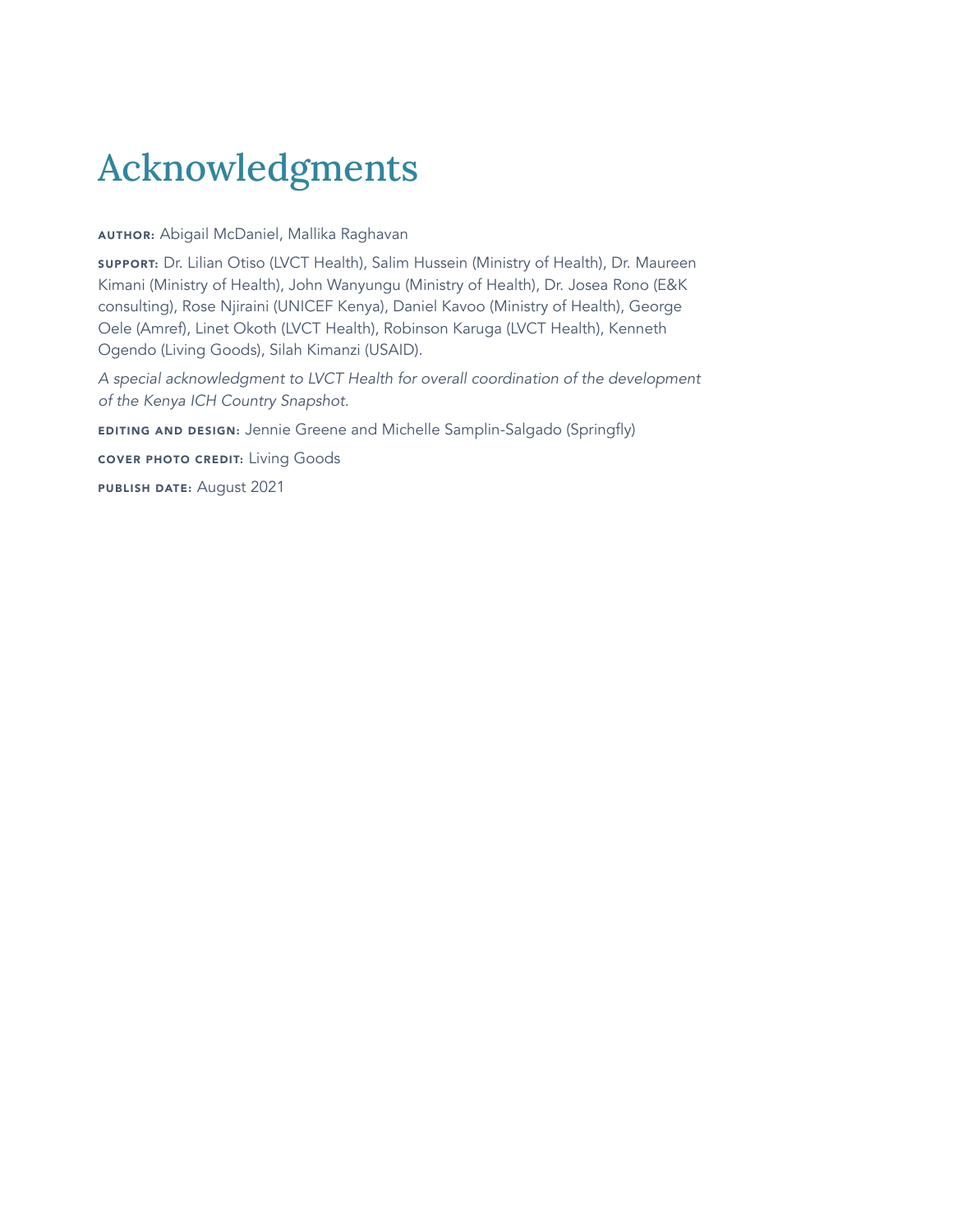# Contents

| Accelerating the Integration of Community Health Worker Programs                    |  |
|-------------------------------------------------------------------------------------|--|
|                                                                                     |  |
|                                                                                     |  |
|                                                                                     |  |
|                                                                                     |  |
|                                                                                     |  |
| Development of Community Health Policy and Integration of Community                 |  |
|                                                                                     |  |
| Embedding the Community Health Strategy in the                                      |  |
| Kenya's ICH Investment as a Catalyst for a Health System Reform  18                 |  |
| The USAID SQALE Project - Integration of Quality Improvement in Community health 18 |  |
|                                                                                     |  |
|                                                                                     |  |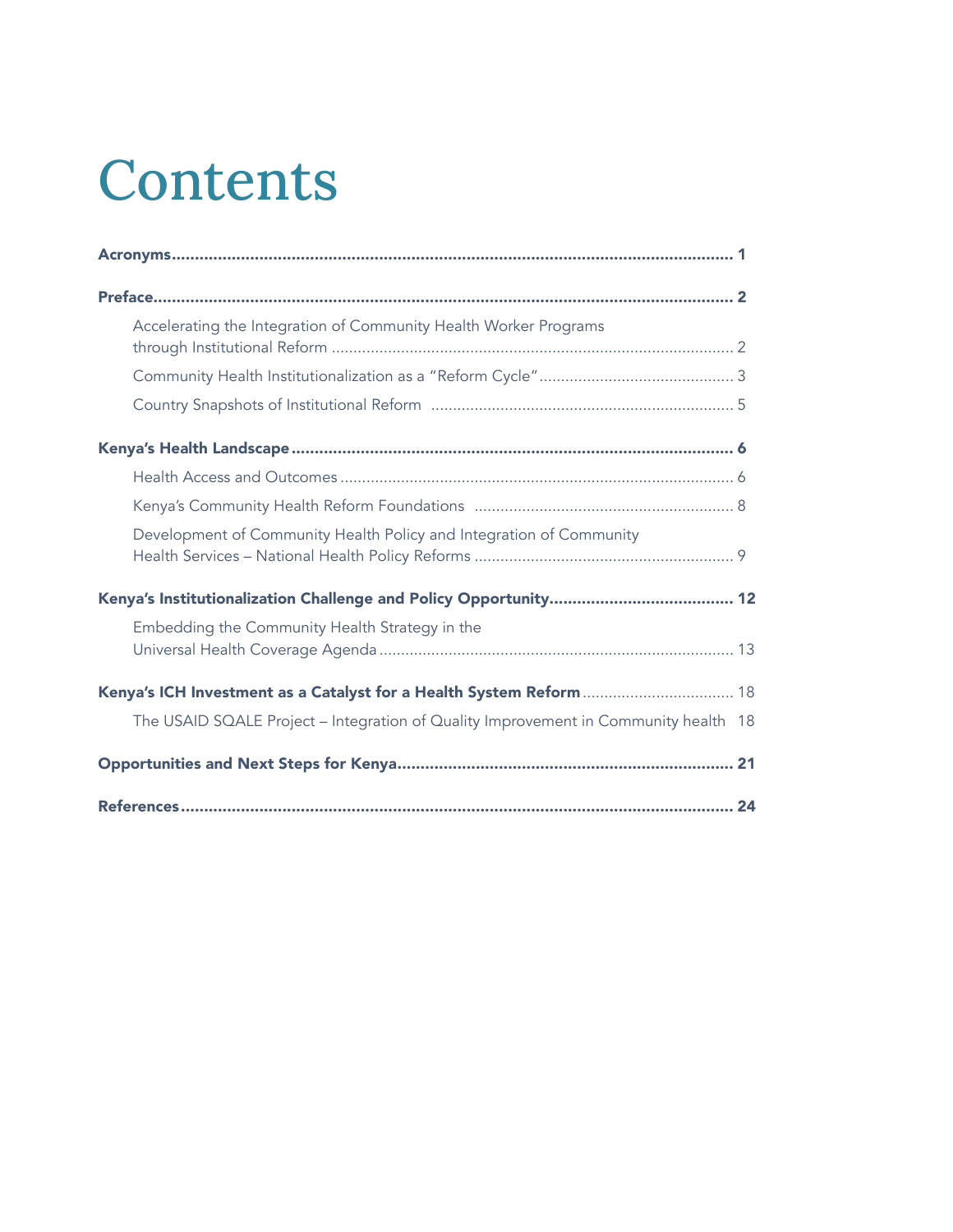# Acronyms

| <b>CHA</b>    | Community Health Assistant                                                   |
|---------------|------------------------------------------------------------------------------|
| <b>CHC</b>    | Community Health Committee                                                   |
| <b>CHEW</b>   | Community Health Extension Worker                                            |
| <b>CHMT</b>   | County Health Management Team                                                |
| <b>CHU</b>    | Community Health Unit                                                        |
| <b>CHV</b>    | Community Health Volunteer                                                   |
| <b>HFMC</b>   | Health Facility Management Committee                                         |
| <b>HFMT</b>   | Health Facility Management Team                                              |
| <b>HSICF</b>  | Health Sector Intergovernmental Consultative Forum                           |
| <b>iCCM</b>   | Integrated Community Case Management                                         |
| <b>ICH</b>    | Integrating Community Health                                                 |
| <b>KHSSIP</b> | Kenya Health Sector Strategic and Investment Plan                            |
| <b>KOMH</b>   | Kenya Quality Model for Health                                               |
|               |                                                                              |
| <b>LMH</b>    | Last Mile Health                                                             |
| <b>LSTM</b>   | Liverpool School of Tropical Medicine                                        |
| <b>MOH</b>    | Ministry of Health                                                           |
| <b>NHIF</b>   | National Hospital Insurance Fund                                             |
| <b>PHC</b>    | Primary Healthcare                                                           |
| <b>SCHMT</b>  | Sub-County Health Management Team                                            |
| <b>SDG</b>    | Sustainable Development Goal                                                 |
| SQALE         | Sustaining Quality Approaches for Locally Embedded Community Health services |
| <b>WHO</b>    | World Health Organization                                                    |
| <b>UHC</b>    | Universal Health Coverage                                                    |
| <b>UNICEF</b> | United Nations Children's Fund                                               |
| <b>USAID</b>  | United States Agency for International Development                           |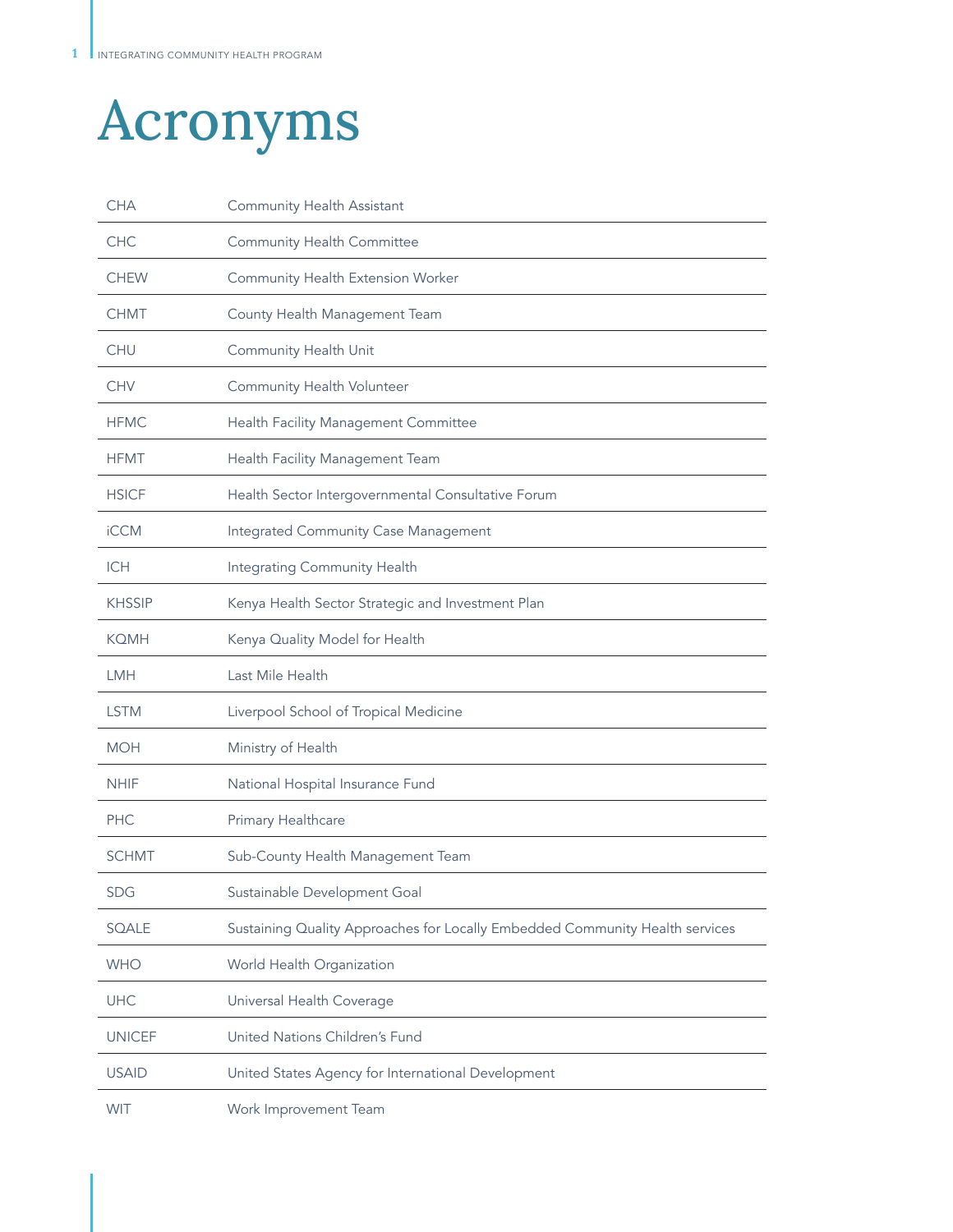# Preface

# Accelerating the Integration of Community Health Worker Programs through Institutional Reform

Approximately half of the world's population do not have access to essential health services. A growing emphasis on the roles of communities recognizes community engagement, including community health workers (CHWs), as a means of realizing the full potential of the primary healthcare (PHC) system.<sup>1</sup> High performing CHW programs at scale are an integral component of responsive, accessible, equitable, and high-quality PHC.

Recognizing the potential for community health to address gaps in coverage, improve financial protection, and support access to quality care, the Declaration of Astana in 2018 committed to strengthening the role of community health in PHC as a means to accelerate progress toward universal health coverage (UHC). Before the Declaration of Astana, the transition from the Millennium Development Goals to the Sustainable Development Goals (SDGs) also helped to reposition communities as resources for health systems strengthening and sources of resilience for individuals and families.

The United States Agency for International Development (USAID) initiated a collaboration with the United Nations Children's Fund (UNICEF) and the Bill & Melinda Gates Foundation in 2016 to advance country commitments toward communities as resources in PHC systems to accelerate progress towards the achievement of the SDGs. The Integrating Community Health (ICH) collaboration fueled a global movement with more than twenty countries to elevate national priorities and progress for institutionalizing community health in primary health care systems. USAID, in collaboration with UNICEF, invested in catalytic partnerships with governments, their trusted NGO partners, and communities across 7 countries (Bangladesh, the Democratic Republic of Congo

(DRC), Haiti, Kenya, Liberia, Mali, and Uganda) to institutionalize reforms and learning, with a focus on CHWs. In alignment with these efforts, the Bill & Melinda Gates Foundation supported the development of new evidence and knowledge regarding performance measurement, advocacy and pathways to scale in the seven focal countries via the Frontline Health Project with Population Council and Last Mile Health as lead partners. Using Last Mile Health's Community Health Reform Cycle framework, the Country Snapshots highlight the ICH collaboration's catalytic partnerships to strengthen national CHW programs as an essential component of PHC and to place these programs within the context of institutional reforms and political commitment needed for national progress in health outcomes.

Re-envisioning health systems to achieve UHC requires leadership and political commitment from within countries. Countries must mobilize the whole society—both public and private sectors as well as communities—as essential resources in this effort. The community component of PHC must be designed to enable the health system to reach the most underserved, respond to pandemics, close the child survival gap, and accelerate the transformation of health systems. Without a major expansion of support for national CHW programs, the measurable acceleration urgently needed to reach the health-related targets of the SDGs by 2030 is unlikely. With a decade remaining to achieve the SDGs and faced with the challenge of the COVID-19 response, building global political momentum with countries and funders is critical to support urgent national priorities, evaluate progress, and develop and share new knowledge to inform bold political choices for a whole of society approach to health systems strengthening.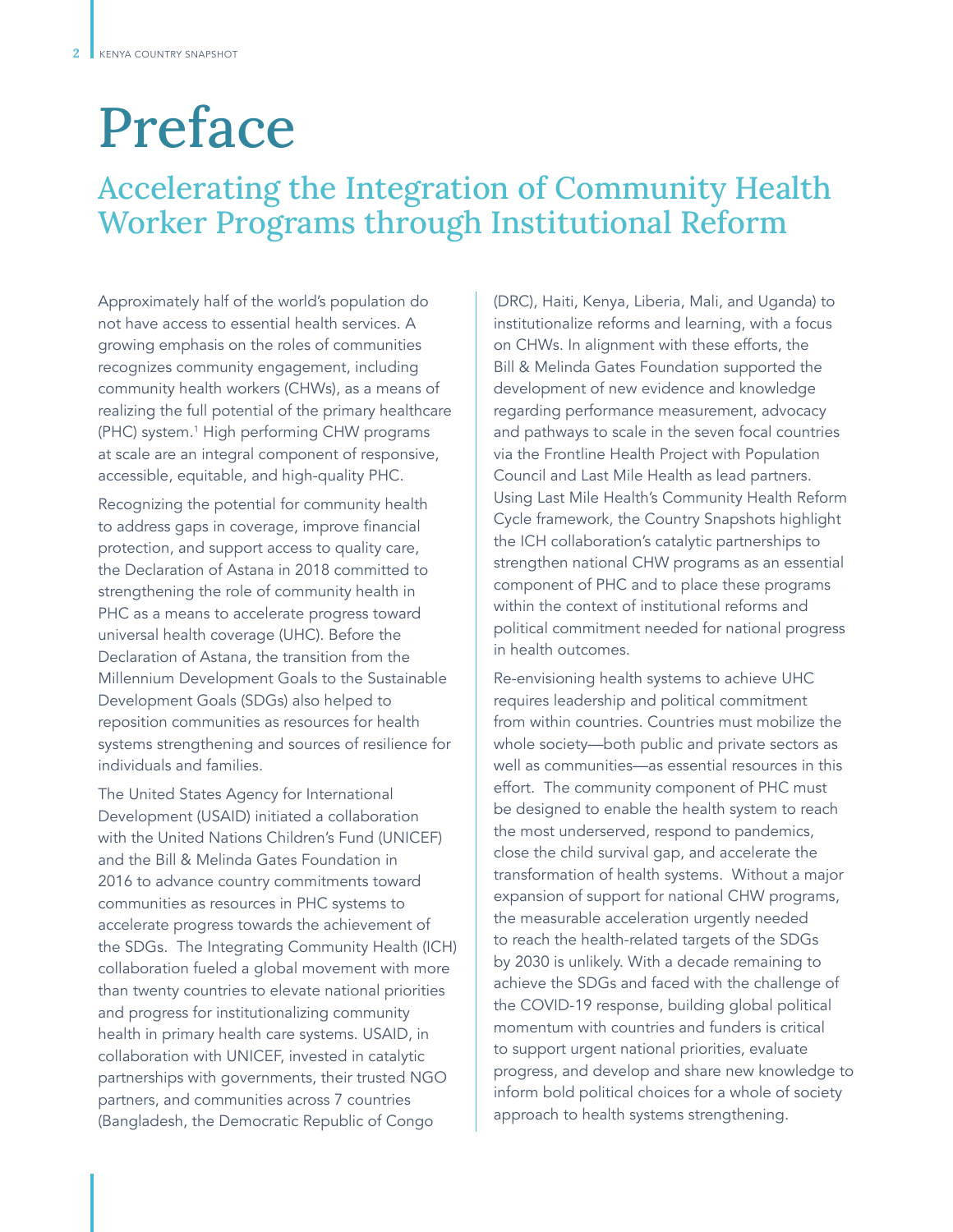# Community Health Institutionalization as a "Reform Cycle"

The Country Snapshots featured in this series highlight the seven ICH countries' reform efforts within a framework for institutional reform: the Community Health Systems Reform Cycle (often referred to here as the "reform cycle").<sup>2</sup> Countries experience community health systems reform as a process and pathway to institutionalizing community health. The likelihood that any particular reform is successfully institutionalized in an existing policy environment depends on political will and buy-in from key stakeholders, the technical design of the policy, the available capacity and resources to launch and govern the intervention, the ability to learn, and the willingness to adapt and improve the program over time.

The reform cycle framework has guided—and been refined through—a descriptive analysis of the ICH countries' reform journeys. Country Snapshots, reflecting the ICH investment on community health

systems reform, demonstrate the practical linkages between available literature and specific country experiences. This framework provides health systems leaders with an approach to plan, assess, and strengthen the institutional reforms necessary to prioritize community health worker programs as part of national primary health care strategies to achieve universal health coverage.

The reform cycle traces several stages of institutional reform, which are summarized below. Reforms may encompass an entire community health worker program or target specific systems components, such as health information systems. While reforms may not always follow each stage in sequence and timing can vary depending on the complexity of the program or activity, deliberate and comprehensive planning can strengthen buy-in and overall effectiveness.

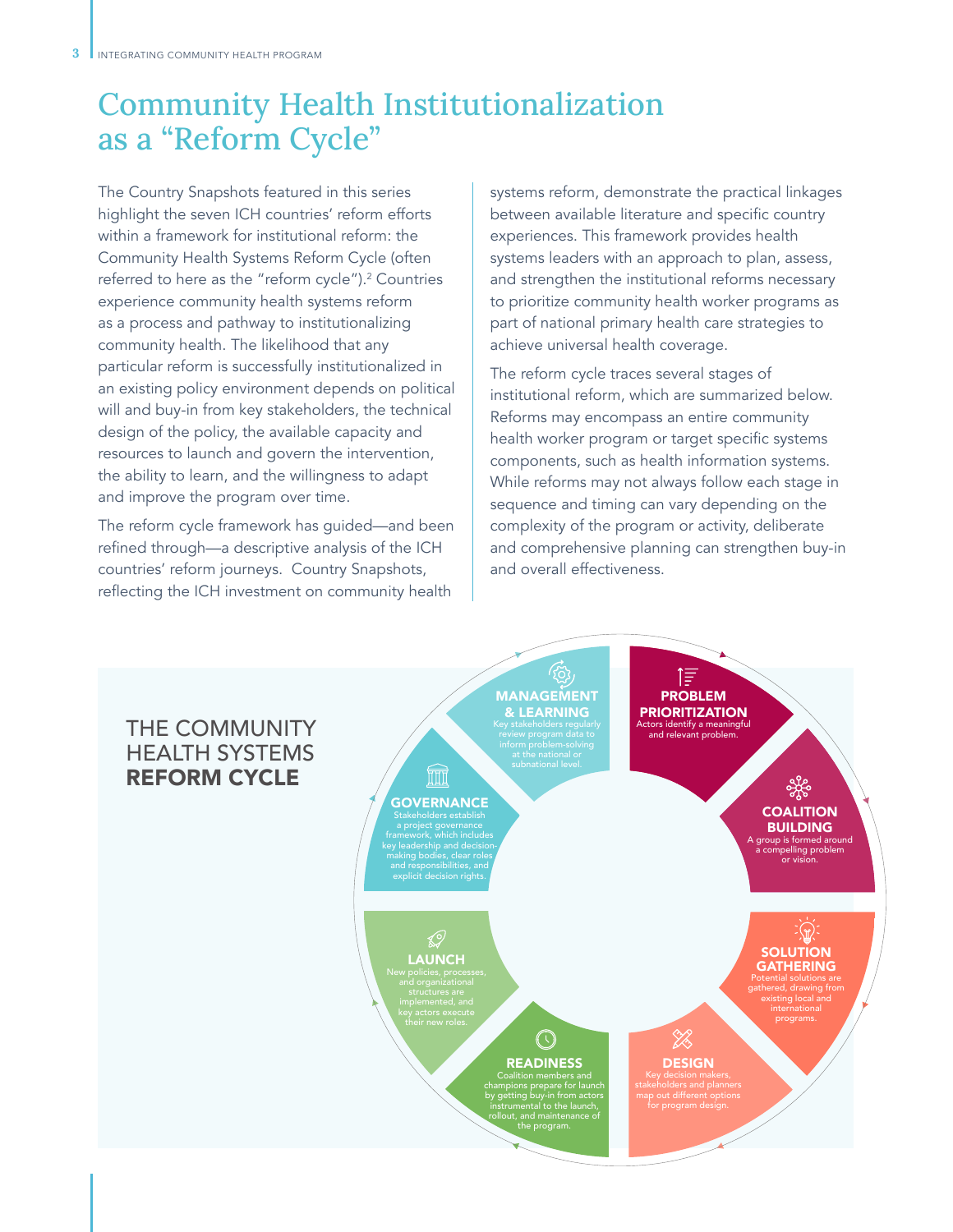#### PROBLEM PRIORITIZATION

Actors identify a meaningful and relevant problem. They diagnose pain points and unmet needs, and connect them to priority areas for reform, where possible. Actors acknowledge the need for reform within the community health system and commit to a joint vision for addressing gaps.

## COALITION BUILDING

A group is formed around a compelling problem or vision. Members define the coalition's goals, roles, size, and composition. Diverse members fill critical roles in the reform effort (e.g., leaders, connectors, gatekeepers, donors, enablers, change champions, and liaisons to key players outside the coalition).

### SOLUTION GATHERING

Potential solutions are gathered, drawing from existing local and international programs. Actors define criteria and metrics to assess solutions, and specific ideas for reform are piloted, where possible. Promising solutions are prioritized for integration into the health system.

## DESIGN

Key decision makers, stakeholders, and planners map out different options for program design. Where possible, evidence about the options, expected cost, impact, and feasibility are identified. Through consultations, workshops, and other channels, stakeholders offer feedback on options, and decision makers select a design. This may include operational plans, training materials, job descriptions, management tools, data collection systems, and supply chain processes.

## **C**READINESS

Coalition members and champions prepare for launch by getting buy-in from actors instrumental to the launch, rollout, and maintenance of the program. Stakeholders also translate program design into costed operational plans that include clear strategies and tools for launch and rollout. Investment plans for sustainable financing and funding mechanisms are put in place. Stakeholders are prepared for their new roles and responsibilities, and potential areas of policy/ protocol conflicts are addressed.

## LAUNCH

New policies, processes, and organizational structures are implemented, and key actors execute their new roles. As these shifts progress, learning is gathered to demonstrate momentum and identify challenges to achieving scale. Particular attention is paid to issues around rollout, and timely design and implementation shifts are made as needed.

## GOVERNANCE

Stakeholders establish a project governance framework, which includes key leadership and decision-making bodies, clear roles and responsibilities, and explicit decision rights. Processes for risk and issue management, stakeholder engagement, and cross-functional communication are established. Actors monitor program progress to advance clear decisionmaking and address critical issues or challenges.

## MANAGEMENT & LEARNING

Key stakeholders regularly review program data to inform problem-solving at the national or subnational level. Stakeholders engage in continuous learning and improvement, identifying challenges and changes to program design and other systems bottlenecks.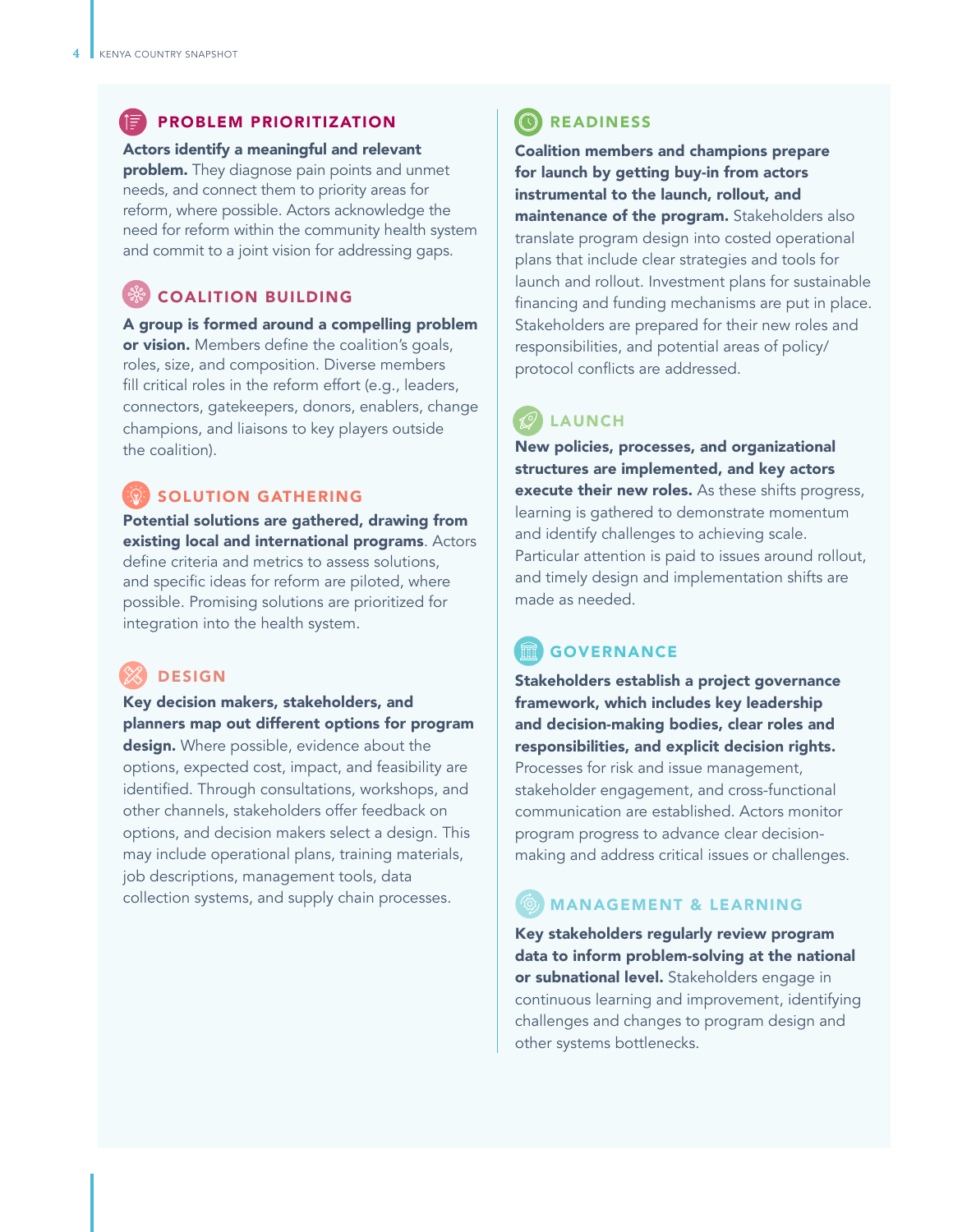# Country Snapshots of Institutional Reform

### PURPOSE AND GOALS OF COUNTRY SNAPSHOTS

- Describe the community health landscape within each country
- Present the country's vision for community health reform and situate progress to-date within the framework of the reform cycle
- Articulate the primary community health institutionalization challenges that the country is or was facing at the outset of the ICH investment
- Trace the policy and advocacy process taken by country stakeholders to move reform forward, using the ICH investment as a catalyst
- Identify lessons learned and opportunities for strengthening existing reforms arising out of the ICH investment

The Country Snapshots complement other resources generated within and beyond the ICH investment, such as the countries' Community Health Acceleration Roadmaps, ICH Country Case Studies, and Frontline Health Project Research Studies. The Country Snapshots place a unique emphasis on tracing the process of policy choice, advocacy, and implementation. Together, these complementary initiatives are catalyzing community health systems reform and advancing efforts towards a strong primary health care system and UHC.

### APPROACH AND METHODS

The Country Snapshots highlight examples of a country's reform journey through the specific stages of institutionalization outlined in the framework. Country Snapshots both demonstrate the features of each stage within the country context and elevate salient examples of countries' learning and success. The Country Snapshots reflect a process of desk reviews and consultations with country stakeholders. Stakeholders include but are not limited to current and former ministry of health representatives, leaders from nongovernmental and technical organizations, and members of multilateral and bilateral institutions. The Country Snapshots elevate both existing

insights captured in policy and strategy documents that are often difficult for those not working within the country to access, as well as novel perspectives gained through methods such as workshops or in-depth interviews with key stakeholders. Where the Country Snapshots draw on existing materials, citations are noted. Insights and country stakeholder recommendations on the reform cycle's application serve not only to validate the framework, but also to highlight ways in which the framework can help trace powerful narratives of reform and accelerate community health systems policy and advocacy efforts.

These narratives reveal opportunities to accelerate the prioritization of community health worker programs and primary health care strategies with the goal of UHC. The Country Snapshots reflect valuable feedback from stakeholders on how the framework can help advance community health systems policy and advocacy.

### Key Resources

- USAID Vision for Health Systems Strengthening 2030
- Astana Declaration
- CHW Resolution
- **CHW Guidelines**
- Exemplars-Community Health Workers
- Community Health Roadmap
- Institutionalizing Community Health Conference 2017
- Institutionalizing Community Health Conference 2021
- Community Health Community of Practice
- Global Health: Science and Practice Supplement 1: March 2021
- Journal of Global Health: Advancing Community Health Measurement, Policy and Practice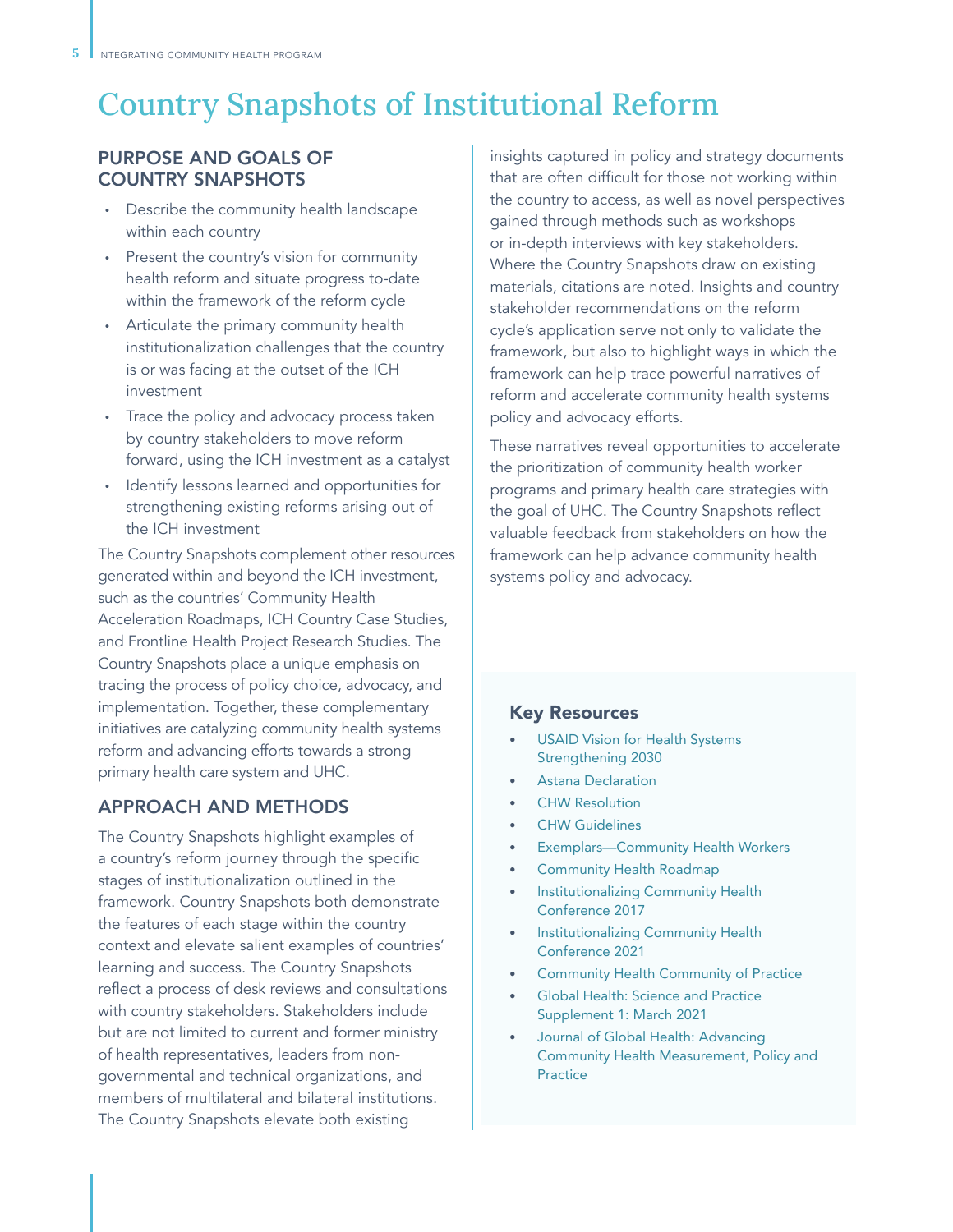# Kenya's Health Landscape Health Access and Outcomes

In 2008, Kenya launched a radical new agenda, Vision 2030, seeking to establish the nation as a "middle income country providing high quality life for all its citizens by the year 2030." Shortly after, in 2010, the country introduced constitutional reforms that aimed to fulfill the needs and rights of all, and enshrined the right to the highest attainable standard of health for every Kenyan. The constitution introduced sweeping governance reforms in 2013, splitting the country into 47 political and administrative counties with the goal of promoting democracy, accountability, national unity, recognition of diversity, self-governance, community leadership, and equitable sharing of resources.<sup>3</sup>

In 2014, Kenya achieved a critical milestone in the Vision 2030 agenda, gaining classification as a middle-income economy.<sup>4</sup> Strong economic performance has coincided with drastic reductions in poverty for Kenya's more than 52 million inhabitants. The proportion of Kenyans living in poverty has decreased from 43.6% in 2005-2006 to 35.6% in 2015-2016.<sup>5</sup> The country has matched economic growth with substantial improvements in health indicators. Among the seven ICH-supported countries, Kenya now has the second-lowest rates of maternal and child mortality, trailing only Bangladesh. The table below highlights Kenya's performance relative to key health indicators.

Despite these population-wide improvements, in recent years government healthcare spending as a percentage of gross domestic product (GDP) had begun to flag even as the country faced a daunting triple burden of communicable diseases, noncommunicable diseases, and injury.<sup>6,7</sup> Furthermore, significant disparities persist in the wealth and health of Kenyans across multiple dimensions. As described in a recent analysis of devolution, "Inequities in Kenya are rooted in the historical and social structural forces originating from colonization, and contribute to widely varied levels of poverty, education, development, resource allocation, and investment for infrastructure and human resources."8 Significant contextual differences also exist between settled agrarian, urban, and pastoralist areas. Health inequities are often greatest for: those living in rural areas or historically marginalized counties; vulnerable groups such as those living with HIV/AIDS; and those with lower socioeconomic status, in particular residents of vast "informal settlements" around Kenya's major cities and towns. These disparities are both caused by and contribute to barriers in access to care. For example, 46.1% of all Kenyan women surveyed as part of Kenya's 2014 Demographic Health Survey reported that they have a serious problem in accessing healthcare. These barriers are experienced disproportionately among rural women (54.4%) and women in the

| <b>INDICATOR [DEMOGRAPHIC HEALTH SURVEY]</b>       | 1989 | 1993 | 1998 | 2003 | 2008-9 | 2014 |
|----------------------------------------------------|------|------|------|------|--------|------|
| Infant Mortality Rate (per 1,000 live births)      | 60   | 62   | 74   | 77   | 52     | 39   |
| Under-Five Mortality Rate (per 1,000 live births)  | 89   | 96   | 112  | 115  | 74     | 52   |
| Maternal Mortality Ratio (per 100,000 live births) |      |      | 590  | 414  | 488    | 362  |
| Children Completely Vaccinated (%)                 | 44.1 | 79   | 65   | 57   | 77     | 79   |
| Children with Diarrhea Treated with ORS (%)        | 21.1 | 31.6 | 36.9 | 29.2 | 38.8   | 53.8 |
| Unmet Need for FP Among Married Women (%)          |      | 36.4 | 24   | 24.5 | 25.6   | 17.5 |
| Delivery with Skilled Personnel (%)                | 50   | 45   | 44   | 42   | 44     | 61.8 |
| $ANC 4 + (%)$                                      |      | 63.9 | 60.8 | 52.3 | 47.1   | 57.6 |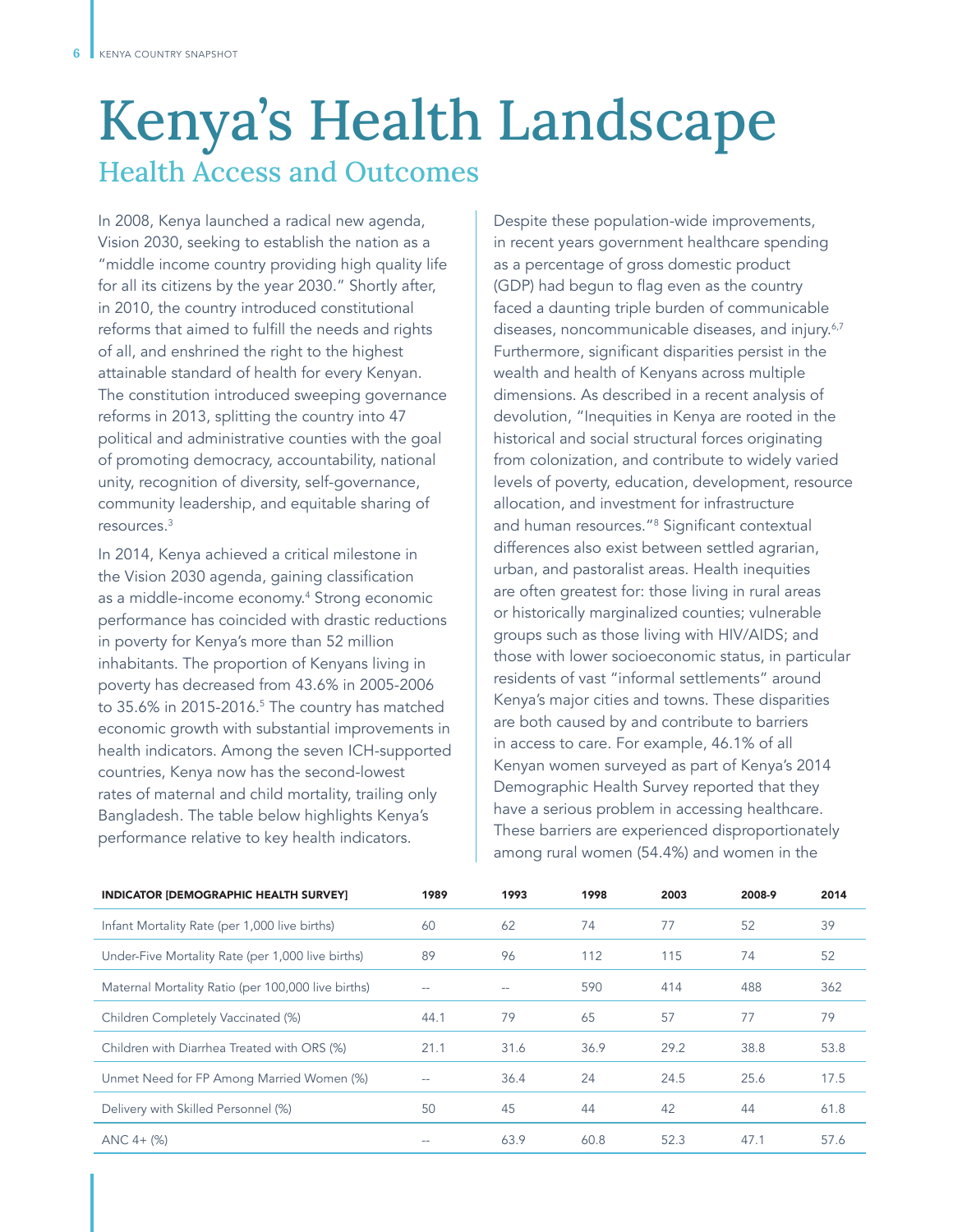country's bottom two wealth quintiles (68.1% and 61.1%). For women in all groups, getting money for treatment is the most often cited barrier in accessing healthcare.

Experts warn that the country will need to promote higher and more inclusive growth, and enact progressive, cross-sectoral reforms in order to eradicate poverty by 2030 Sustainable Development Goal 1 (SDG1) and to improve the overall health and wellbeing of all Kenyans (SDG3).5 Recognizing this need, after his reelection in 2018, President Uhuru Kenyatta launched a new mid-term plan for Vision 2030. The plan has four pillars for reform, known as the "Big Four": manufacturing, food security, UHC, and affordable housing. Overall, the success of UHC reforms will rely not only on political will but also the ability of Kenya's newly devolved governance structure to provide "quality, accessible, affordable, and acceptable health services for its entire citizenry."7 This is a daunting prospect, as the country currently lacks the skilled health workforce to manage and deliver these services. The WHO has recommended that in order to achieve the Sustainable Development Goals (SDGs), countries will require 44.5 physicians, nurses, and midwives per 10,000 population. Kenya's ratio is only 13.8 per 10,000 population, and coverage is further strained by rapid population growth and geographic disparities.9

In response, the country is renewing and rapidly scaling up investment in primary healthcare as

a cost-effective strategy for achieving UHC and is placing community health at the center of this agenda. The country is increasingly viewing community health workers and their supervisors in Kenya, called Community Health Volunteers (CHV) and Community Health Assistants (CHAs), previously known as Community Health Extension Workers (CHEWs)—as a critical component of the workforce. Leaders expect them to be vital to both expanding access to quality services at the community level and supporting a shift towards health prevention, promotion, and early detection and treatment of illness.

These high-profile global and national commitments have generated strong momentum for translating political will into both policy and practice. Imminent milestones include the 2020 launch of the country's first Primary Health Care Strategic Framework 2019-2024 and Community Health Policy 2020- 2030. These policy foundations are expected to serve as the basis for rapid, nationwide scaleup of community health services. Kenya aims to revitalize and deploy a cadre of Community Health Volunteers who are: remunerated through domestic resources; delivering a package of preventive, promotive, and basic curative services; working as part of Community Health Units (CHUs); supervised by CHAs; and connecting communities with primary healthcare facilities. If successful, 100% of Kenyans will have access to primary healthcare through CHUs, as highlighted in Figure 1.10

| <b>LEVEL</b>      | <b>MANAGING</b><br><b>ADMINISTRATIVE BODY</b>          | <b>SERVICE</b><br><b>DELIVERY POINT</b>                                      | <b>KEY ACTORS AND THEIR RELATIONSHIPS</b>             |  |  |  |
|-------------------|--------------------------------------------------------|------------------------------------------------------------------------------|-------------------------------------------------------|--|--|--|
| <b>NATIONAL</b>   | <b>MOH</b><br>Community<br>Health Unit<br><b>HSICF</b> | Specialized Hospital<br>Secondary and<br><b>Tertiary Referral Facilities</b> | <b>MOH</b><br>Community<br>Health Unit<br><b>CHMT</b> |  |  |  |
| <b>COUNTY</b>     | <b>CHMT</b>                                            | <b>County Hospital</b>                                                       | <b>HFMC</b>                                           |  |  |  |
| <b>SUB-COUNTY</b> | <b>HFMT</b>                                            | <b>Health Facility</b><br>Dispensary                                         | CHA<br>CHV                                            |  |  |  |
| <b>COMMUNITY</b>  | <b>CHC</b><br><b>CHA</b>                               | <b>CHA</b><br><b>CHV</b>                                                     | <b>COMMUNITY MEMBERS</b>                              |  |  |  |

#### FIGURE 1: Health System Structure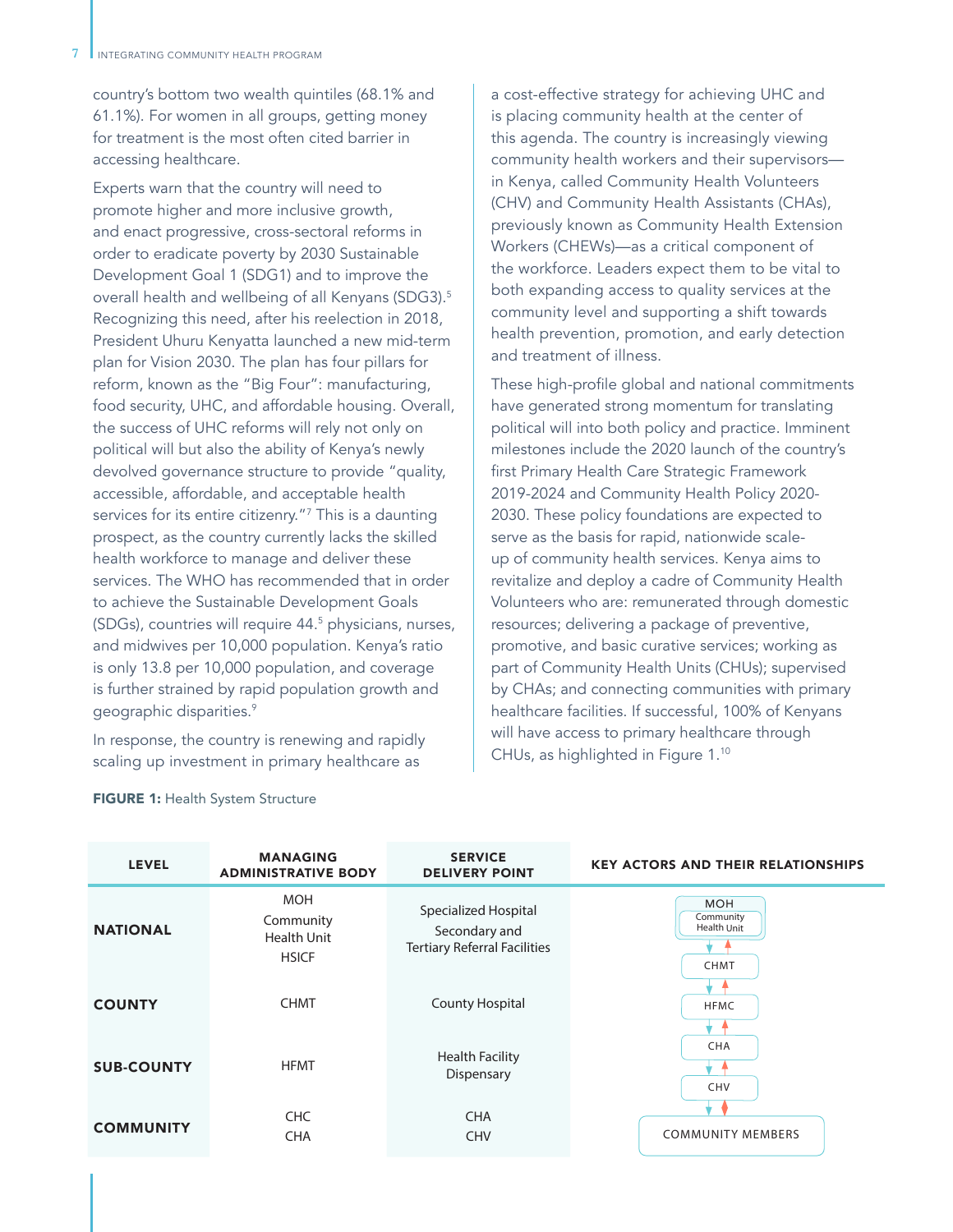# Kenya's Community Health Reform Foundations

Kenya's roots of community health reform go back to the first Alma Ata declaration in 1978 and the Bamako Initiative in 1987. During that period in Kenya, family planning services were provided via community distributors. In the early 2000s, despite increasing health sector funding, the country was experiencing a rapid rise in poverty accompanied by a "downward spiral of deteriorating health status" and "unacceptable disparities."11,12 In response, the country underwent two periods of reform between 2005 and 2016.

The Community Health Systems Reform Cycle (detailed in the Preface) provides a helpful framework for analyzing Kenya's reform journey during these phases, revealing insights into its foundations, strategies, and challenges. The sections below will outline two reform cycles that have taken place in Kenya—a national policy level cycle and a health system reform cycle.



#### FIGURE 2: Evolution of Community Health Strategy in Kenya<sup>13</sup>

| Kenya<br><b>Health Policy</b><br>Framework<br>- first policy<br>document for<br>health | <b>First National</b><br><b>Health Sector</b><br><b>Strategy Plan</b><br>$(1999 - 2004)$ |      | <b>First</b><br><b>Community</b><br><b>Health</b><br><b>Strategy</b><br><b>Developed</b> |                                        | Devolution<br>of health to<br>counties | <b>Second</b><br>community<br><b>health</b><br><b>strategy</b><br><b>launched</b> |                          | Universal<br>Health<br>Coverage | Community<br><b>Health Policy</b><br>2020-2030<br>launched             |
|----------------------------------------------------------------------------------------|------------------------------------------------------------------------------------------|------|------------------------------------------------------------------------------------------|----------------------------------------|----------------------------------------|-----------------------------------------------------------------------------------|--------------------------|---------------------------------|------------------------------------------------------------------------|
| 1994                                                                                   | 1999                                                                                     | 2005 | 2006                                                                                     | 2010                                   | 2013                                   | 2014                                                                              | 2015                     | 2018                            | 2020                                                                   |
|                                                                                        | <b>Second National</b><br><b>Health Sector</b><br>Strategic Plan<br>$(2005-09)$          |      |                                                                                          | Evaluation of<br>community<br>strategy |                                        | Free maternity<br>launched                                                        | of community<br>strategy | Second Evaluation               | Kenya Primary Health<br>Care Strategic Framework<br>2019-2024 launched |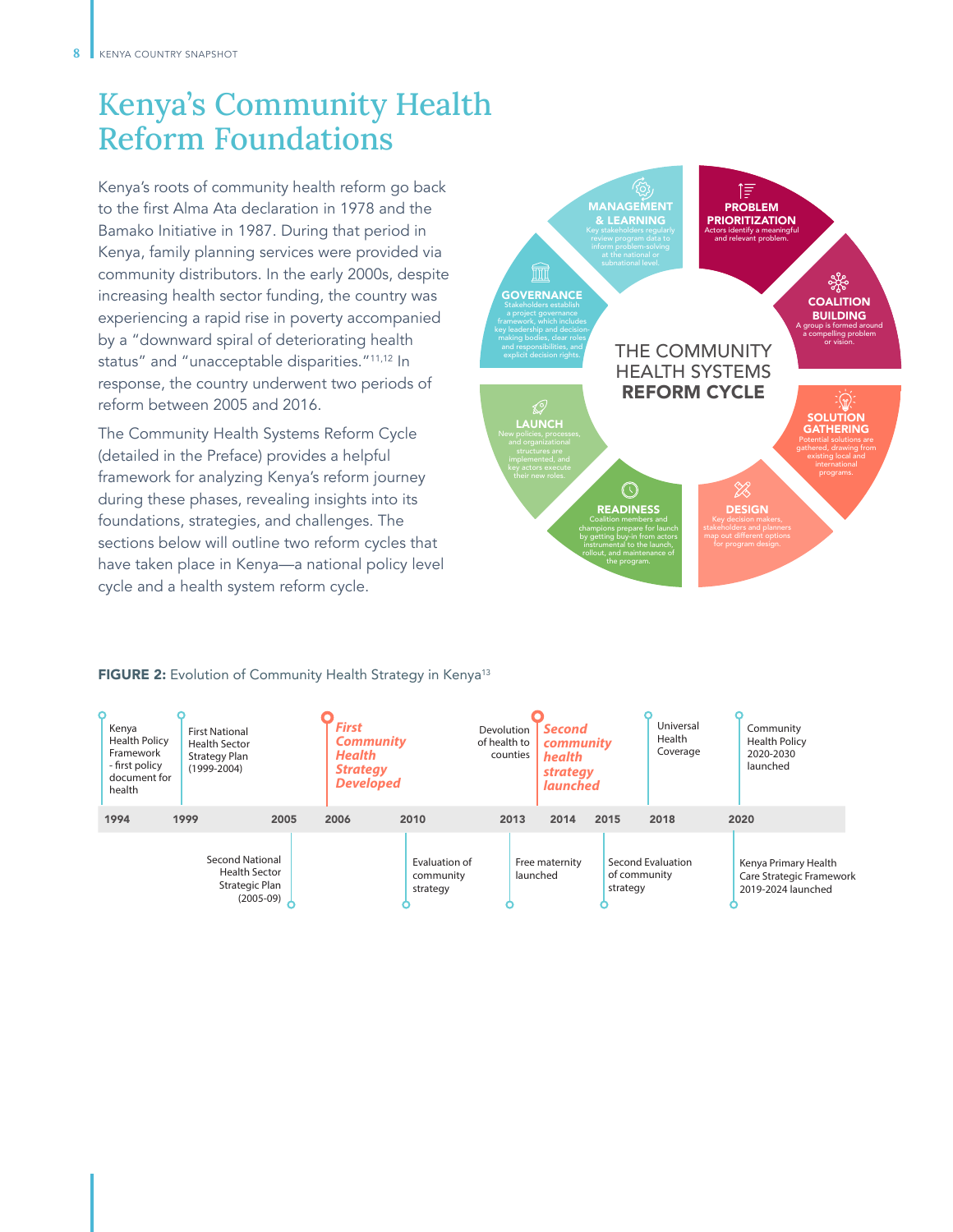

# Development of Community Health Policy and Integration of Community Health Services— National Health Policy Reforms

## STRENGTHENING KENYA'S COMMUNITY HEALTH SYSTEM (2006)

Opportunities emerged to strengthen the relationship between the community and the formal health system, particularly in areas that had geographical access challenges. As a result, the health system offered "infrequent, irrelevant, and inadequate response to community health needs."12 Until that point, the government had largely based most of its decisions on data collected at health facilities. Without directly engaging communities, it had no way of understanding the factors that were influencing care seeking and contributing to negative health outcomes. The studies' chief recommendations were to extend the country's primary healthcare approach beyond the facility and to create a formal interface between the community and the health system. At the time, some partners and local governments had introduced informal community health initiatives, but fragmentation had hindered their ability to achieve and demonstrate impact at scale.<sup>15</sup>

In 2003, Kenya came together with other African countries to seek strategies to establish the community health system and achieve the Millennium Development Goals. The resulting 2006 Addis Ababa Declaration on Community Health in the African Region marked a turning point for community health and coincided with a number of major reforms in Kenya:

- 1. The launch of Vision 2030 by then-President Mwai Kibaki
- 2. The establishment of community health as the first tier of the formal health system to deliver the Kenya Essential Package for Health (KEPH))
- 3. The start of a community health strategy development process
- 4. The creation of a Community Health Services Unit within the MoH to oversee community health and drive the design, launch, and implementation of the strategy.16–18 Technical working groups and interagency coordinating committees were established to inform strategy implementation.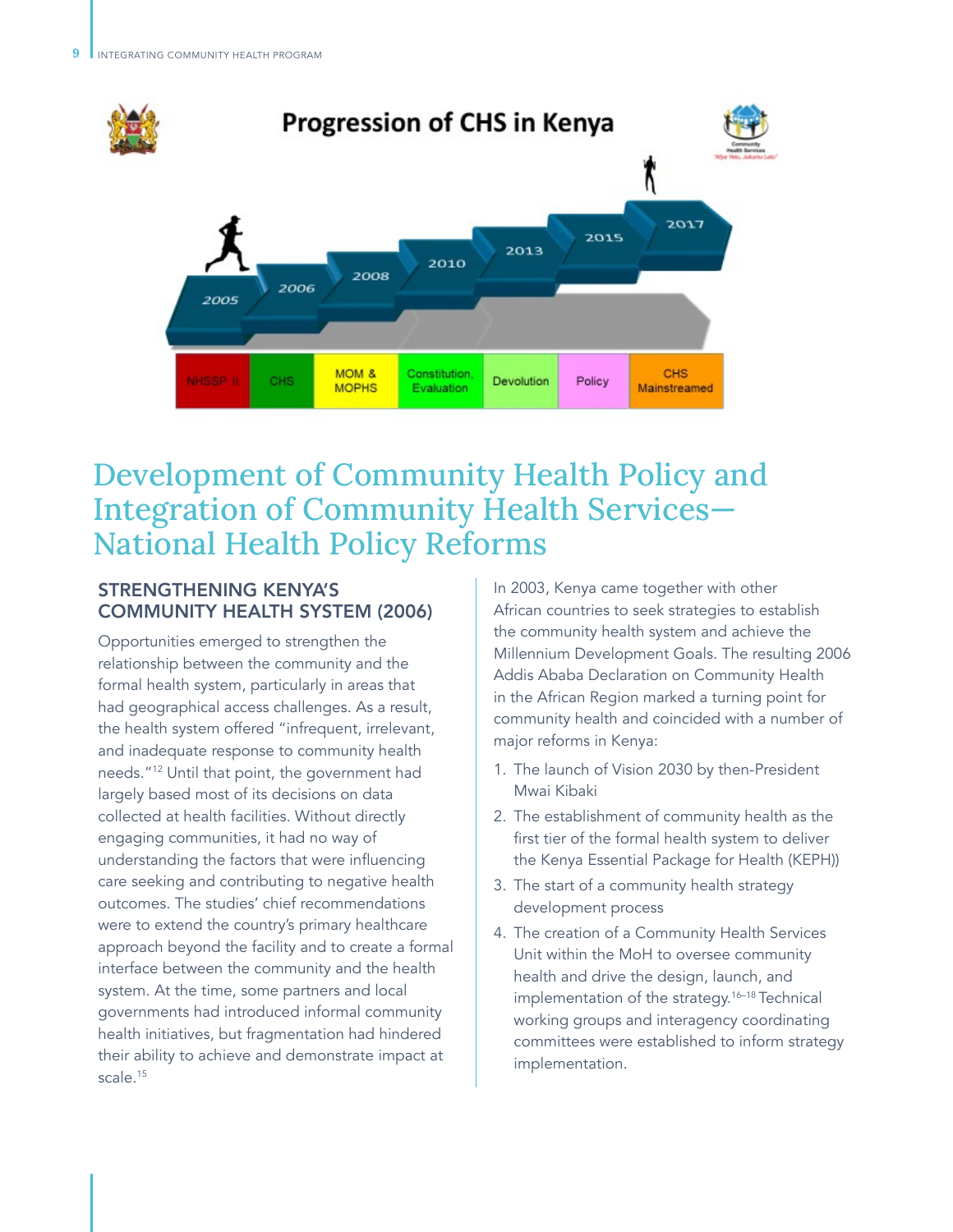Following a participatory development process which involved CHWs and CHEWs—Kenya's first community health strategy in 2006 set this vision:

> "Households and communities will be actively and effectively involved and enabled to increase their control over their environment in order to improve their own health status…Communities will thereby be empowered to demand their rights and seek accountability from the formal system for the efficiency and effectiveness of health and other services."19

The strategy boldly sought to scale up community health services to reach 16 million Kenyans, approximately 40% of the population, in four years. The strategy also established the core cadres, structures, and systems that, with some adaptations, continue to shape the country's community health system today.

### GENERATING EARLY EVIDENCE FOR THE COMMUNITY STRATEGY (2006-2010)

Thanks to the 2006 strategy, community health was recognized as a formal part of the health system. However, community health advocates needed to prove that the approach would be successful, following previous efforts in the 1990s. Starting in 2006, the country began to establish its first pilot CHUs. One of the first and most prominent programs to introduce the approach was the USAID-funded Busia Child Survival Project, implemented by Amref in partnership with the MoH. Covering 360 villages and nearly 1,000 CHVs, the program served as a learning center to generate the evidence needed to advocate for increased investment and uptake of the community strategy. Program evaluations demonstrated that, where properly supported, the approach could bring about drastic improvements in health indicators.

The importance of establishing these early reform foundations came into stark relief as violence erupted around the contested presidential

elections in 2007-2008. The growing tension drove the country to revise its constitution in 2010 and introduce a devolved system of government in the years that followed.<sup>8</sup> It was a time of drastic change, and county governments started to scrutinize policies that were originally supported at the national level.

Ministry leaders seeking to preserve the community health strategy in the new political landscape commissioned an evaluation of its effectiveness, relevance, efficiency, and sustainability. The 2010 study found that sites supported by the community health strategy performed significantly better than comparison sites across a range of critical health and development indicators. Evaluators concluded:

"The strategy has significantly reversed the negative health indicators observed before the implementation of the programme…[It has] clear benefits in improving health service coverage and quality leading to a more productive living…[and is] a powerful tool for social transformation towards improved quality of life at the community level."20

The strategy was not without its challenges, however. A primary concern was that implementation to date had been almost exclusively donor-reliant and project-based, making it unsustainable in the long term. The national government had not allocated a budget for the strategy, apart from employment of CHAs and other MoH staff. All other costs—such as trainings, CHV stipends, and CHV kits (including commodities)—fell to donors and partners. This diminished the government's ability to promote implementation fidelity, quality, and scale. Indeed, assessments showed that by 2010 the government had achieved only 7% coverage for the strategy far short of its 40% target.

These learnings provided an important point of analysis as national and county governments revised policies after devolution. Encouraged by overall results and determined to address challenges, external funders increased financing for the strategy, and the MoH engaged counties to advocate for the prioritization of community health.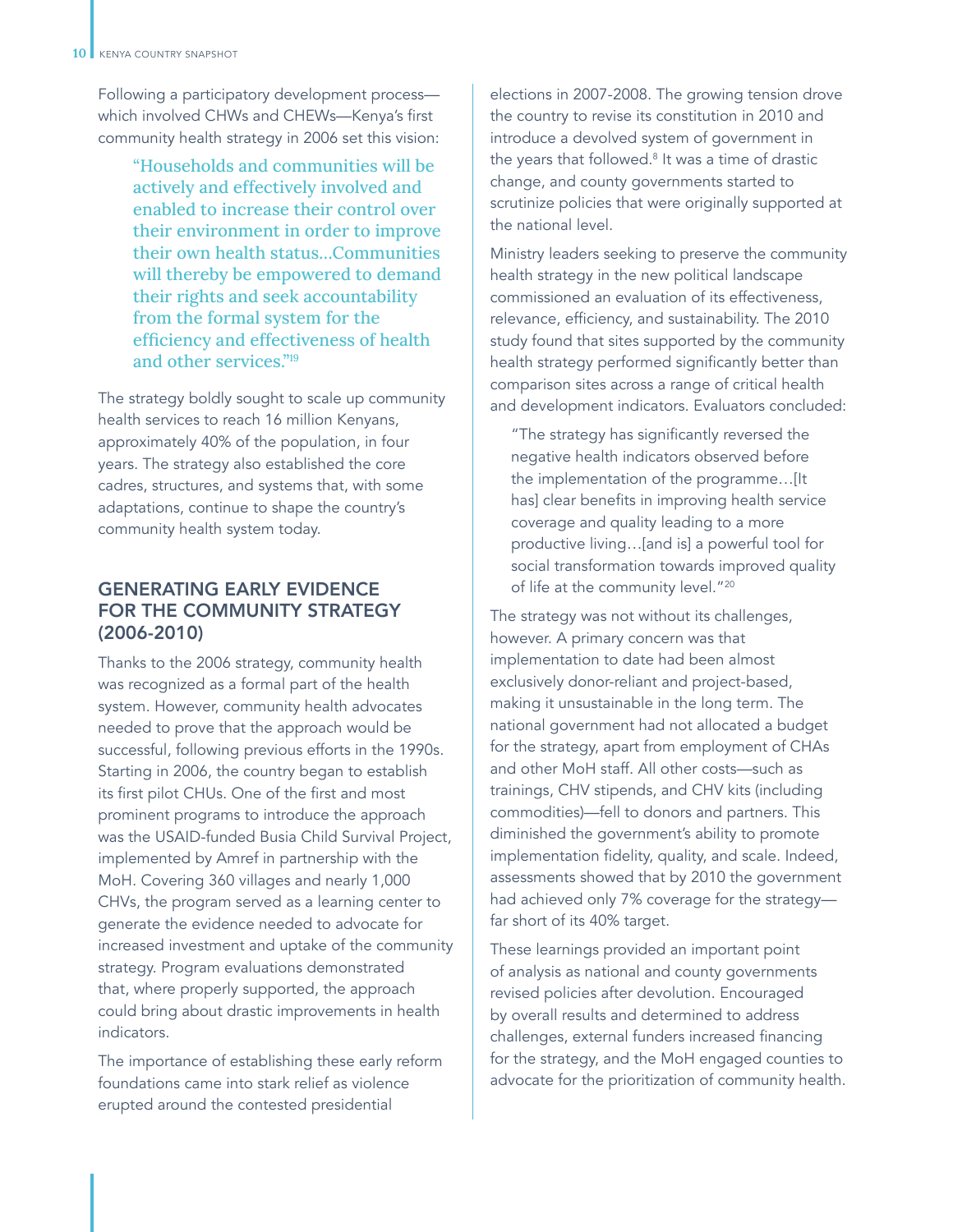## RECOMMITTING AND ADAPTING THROUGH DEVOLUTION (2010-2015)

Devolution shifted the locus of control in Kenya from the national to the county level. The country had high expectations that devolution would "strengthen democracy and accountability, increase community participation, improve efficiency, and reduce inequities."8 The transition of functions was originally slated for a three-year period, but pressure from newly elected county governments in 2013 expedited the timeline to just four months. The process raised a great deal of uncertainty around the future of community health. On the one hand, there was fear that devolution would "erode the gains" made since 2006. This was especially concerning in the early stages of devolution when the parameters of the new system were unclear, transfers of resources to counties were grossly insufficient, and county capacity was lacking. On the other hand, there was hope that shifting decision making to county governments and rolling out equity-oriented country revenue allocations would boost county-level investment in community health 8,16

What ultimately worked in favor of the community health agenda was that the county governments were now facing the same fundamental challenge as the national government before them: how to meet the health needs of their citizens in ways that responded to community priorities, and addressed financial and human resource constraints. While the legal and institutional frameworks governing the health sector were shifting, $21$  health access and outcomes for the majority of Kenyans remained deficient. Under devolution, leaders continued to recognize that they simply could not achieve Vision 2030 or UHC without investing in community health.

Accordingly, in 2013, national and county governments set about adapting the community strategy for devolution in conjunction with broader health and development reforms.<sup>16</sup> These included the National Health Bill (drafted and introduced for parliamentary debate in 2014 and passed in 2018 as the Kenya Health Laws Amendment Bill),

the Second Medium Term Plan for Vision 2030, the Kenya Health Policy (2014-2030), and the Kenya Health Sector Strategic and Investment Plan (KHSSIP 2012-2017). Devolution had a major impact on the nature of these processes. The national government retained responsibility for setting health policies, standards, and regulations; however, county engagement was paramount, both to ensure that guidelines could be effectively contextualized by counties and to promote county buy-in as the ultimate decision makers around implementation.<sup>8,16,21</sup>

The new community health strategy they crafted, covering 2014-2019, integrated lessons learned from the first strategy and included four strategic objectives. It aimed to strengthen:

- 1. The delivery of integrated, comprehensive, and quality community health services for all population cohorts
- 2. Community structures and systems for effective implementation of community health actions and services at all levels
- 3. Data demand and information use at all levels
- 4. Mechanisms for resource mobilization and management for sustainable implementation of community health services<sup>17</sup>

The shared buy-in for the strategy was reflected in the ambitious targets put forward in the KHSSIP. The inclusion of community health in KHSSIP was crucial, as it translated the country's vision into action through strategic resource allocation, annual planning, and performance contracting. The KHSSIP tracked CHU scale-up as a priority indicator and set a target to establish 8,000 CHUs and train 250,000 CHVs in five years, covering a population of 40 million people. At the 2013 Global Human Resources for Health forum in Brazil, Kenya similarly pledged to scale from a baseline of 2,511 CHUs in 2012 to 9,294 CHUs by 2017, to recruit the requisite 40,000 CHAs, and to establish a community health insurance scheme to boost access to CHU services.<sup>11</sup>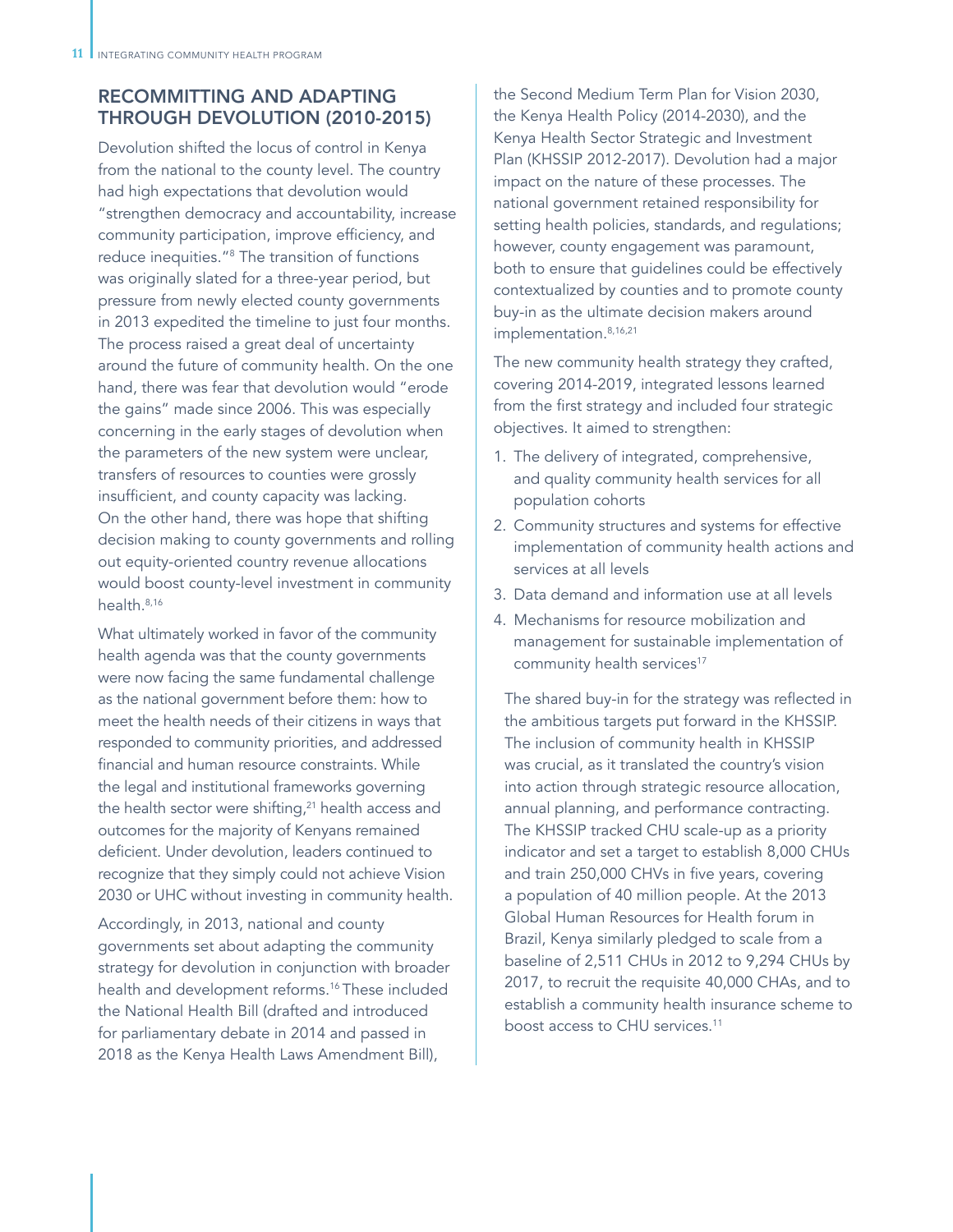# Kenya's Institutionalization Challenge and Policy Opportunity

Leaders began to draw attention to the fact that Kenya had yet to establish a formal community health policy. To remedy this, in 2015 the MoH commissioned a full situation analysis to help set "a clear policy direction" for the country.<sup>11</sup> Although the country would take five years to officially establish the resulting policy, $11$  the situation analysis provided valuable insights for the policy makers and managers supporting community health's transition through devolution. A key finding centered around the gap between the community health strategy and practice. CHAs and CHVs felt that national and county governments had not done—and were still not doing enough to support the implementation of the strategy. Primary areas of concern were resource mobilization and what was termed the strategy's primary challenges—the financial incentivization of CHVs. National-level stakeholders echoed this viewpoint, stating that "for a long time, the [community health strategy] has been a 'strategy on paper rather than in action.'"16

However, the 2015 situation analysis made it clear that the strategy's performance remained inadequate, and its institutional foundations were vulnerable. Among the challenges identified were lack of prioritization of the strategy (in some counties), inadequate human resources for health, fragmented supervision, weak partner alignment, insufficient governance and management of the program, and problematic retention and attrition of CHVs. The analysis's assertion that the community health strategy remained a strategy on paper only provided a powerful indication that Kenya's

previous reforms had largely failed to proceed from policy and program design to later stages of institutionalization.

Community health advocates recognized that the priorities set by new county governments would orient community health under devolution for years to come. At the same time, in 2017 the country was readying itself for its first presidential elections under devolution, and candidates were developing the platforms that would drive political prioritization through 2022. Advocates understood that this was the time to solidify community health reform. They began to ask what would need to be done differently—in this upcoming cycle of reform—to truly deliver on the country's vision of extending high-quality health services to each and every Kenyan and what associated leadership, management, and governance systems would need to be in place within the community health system to effectively institutionalize the program.

As a result of their efforts, in the five years since devolution, many counties have already achieved between 80-100% coverage of community health services,<sup>11</sup> and the country is now preparing for full national scale-up.

The following sections explore the strategies that these advocates have employed to strengthen and accelerate community health reforms both within and beyond the ICH program. Their insights serve as a powerful resource for informing ongoing investment and reform in Kenya as well as global best practice.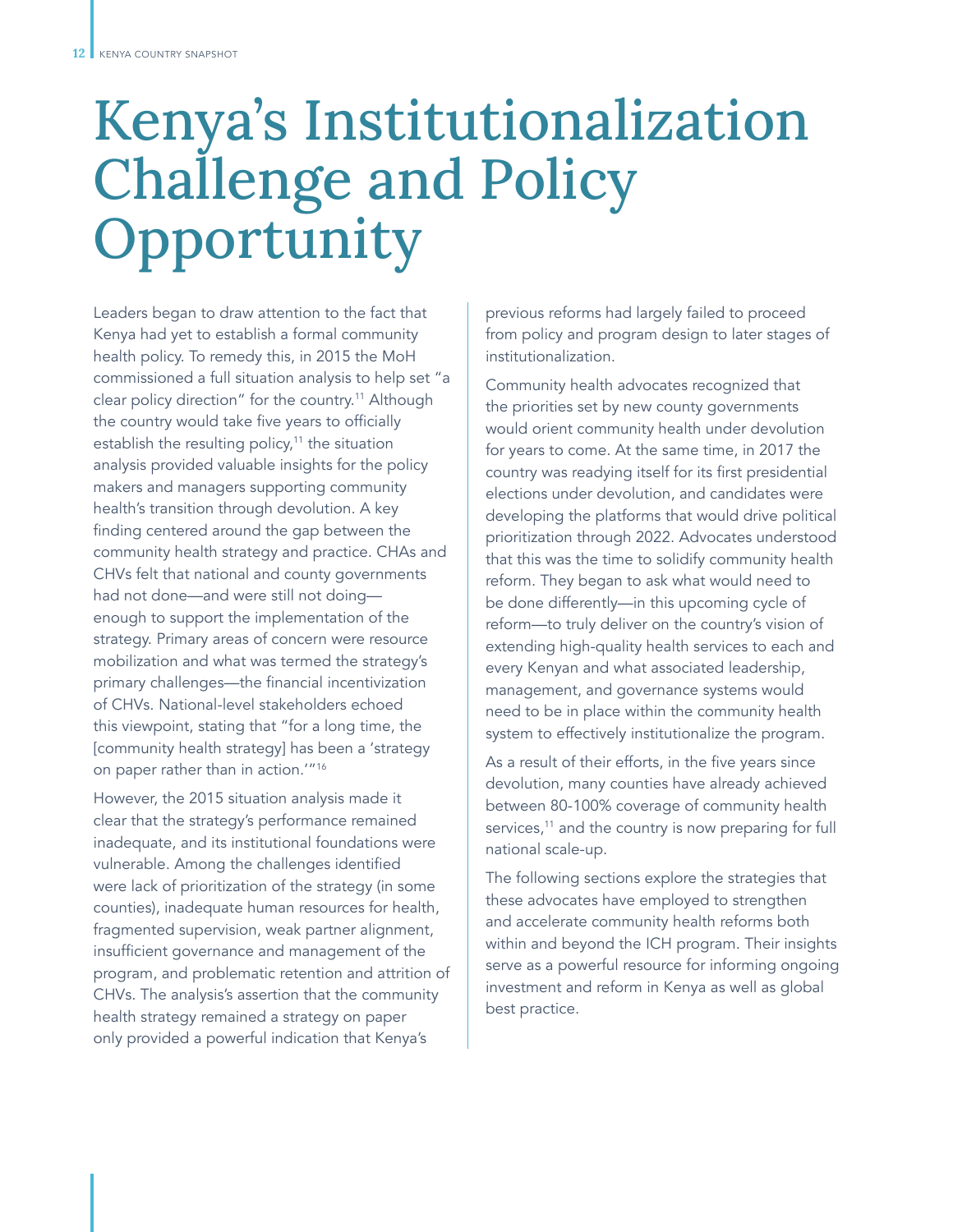# Embedding the Community Health Strategy in the Universal Health Coverage Agenda

The ICH and other in-country investments also helped to catalyze broader community health reforms led by the MoH, county governments, and key stakeholders—including UNICEF, USAID, WHO, LVCT Health Kenya, Amref, Living Goods, Population Council, World Vision, and Lwala Community Alliance. Adopting the reform cycle framework helps to illustrate Kenya's progress towards the institutionalization of community health and shows how various initiatives and strategies can advance reforms towards UHC. Accordingly, stakeholders' immediate efforts focused primarily on the stages of the reform cycle that would lay the groundwork for effective program mobilization and rollout, while also anticipating and paving the way for later stages of program management, governance, learning, and institutional refinement. Together, their efforts created the reform foundations, pathway, and momentum that engendered the impressive gains that followed.

From 2015 to 2017, as Kenya committed to the SDGs and incumbent President Uhuru Kenyatta moved to secure reelection, UHC reemerged as a national priority under the President's Big Four Agenda. However, at the outset it was not evident if national and county decision makers would view community health as central to that agenda. A theme identified in previous election cycles has been that "Kenyan county governments have often prioritized visible health interventions which appeal to their electorate, leading to over-emphasis on curative health services with neglect of preventive services, including community health approaches."<sup>8</sup>

Rather than waiting in a state of uncertainty, community health advocates proactively came together to demonstrate how community health could drive the UHC agenda forward. They understood that in order to be successful, they would need to make their case for community health in terms that resonated with political leaders.

They knew that affordability of health services was a top priority for President Kenyatta. During his first term, he had introduced free maternity services at all public health facilities—now known as the Linda Mama program. Coming into his second term, he set financial protection as a priority within the UHC agenda. He moved to strengthen the country's health insurance system, particularly the National Hospital Insurance Fund (NHIF) and its administration of the Linda Mama program.<sup>22</sup> The viability of NHIF and Linda Mama depended on strong enrollment, and the President sought recommendations on how to establish better touchpoints between NHIF and everyday Kenyans.

Community health advocates recognized this as an ideal leverage point. They knew that the community health strategy offered a unique interface between the government system and Kenyans at the household level. In fact, several counties independently proposed the approach, noting that mobilizing CHVs for enrollment would also give them an opportunity to "map communities, identify health inequities, and formalize the community health cadre."23 Leaders working in community health made this argument at every opportunity; and they linked the message to their own health sector targets for scale-up of CHUs, and the associated workforce of CHAs and CHVs. They recollect, "The drumbeat became, 'We can achieve 100% enrollment through 100,000 CHVs.''23

## COALITION BUILDING

A critical moment in Kenya's reform journey was the 2017 Institutionalizing Community Health Conference (ICHC) in Johannesburg. A large Kenyan delegation was led by the head of the Ministry of Health's Community Health and Development Unit, and included representatives from Nairobi, Kisumu, and Migori county governments, USAID, UNICEF, WHO, LVCT Health Kenya, Living Goods, and AMP Health. The conference was a critical step in the coalition building stage of reform as it solidified Kenya's community health coalition and created opportunities for intensive exchange both within and beyond the delegation. Through this dialogue, the coalition crystallized the country's reform agenda and established concrete commitments that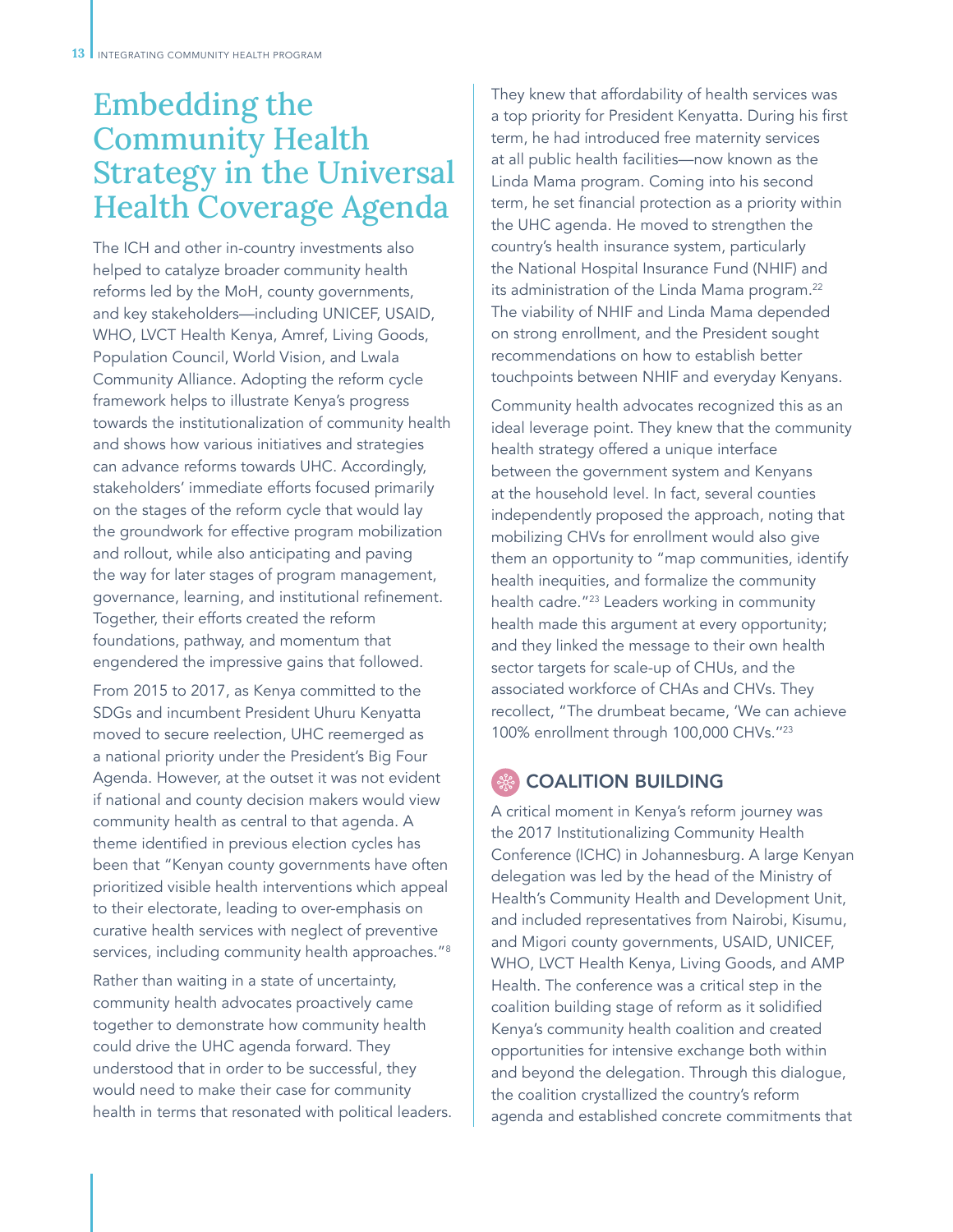they would carry forward together post-conference. These were:

- 1. To finalize the community health services policy
- 2. To re-evaluate the community health services program through an evidence driven approach
- 3. To increase visibility of community health services
- 4. To strengthen the leadership and coordination of the Community Health Section

In the years since the conference, the delegation and the broader in-country coalition have far surpassed these targets and achieved remarkable reform milestones.

Following ICHC 2017, a MoH steering committee led by the Community Health Services Division and including key partners who had been at the ICHC was established to advocate for prioritization of community health in Kenya. The committee served as an organizing force and accountability mechanism for the broader country agenda. Post-ICHC, they defined a terms of reference and action plan, and gained buy-in by briefing influential stakeholders, including the Community Health Interagency Coordinating Committee, the Principal Secretary, and the Council of Governors—a leadership body of county representatives established as part of devolution.

Since the steering committee's launch, each stakeholder has contributed resources in strategic areas that played to their respective institutional strengths, and UNICEF has played a consistent role in providing direct financial, technical, and operational support to the Community Health Services Division. The committee has worked particularly closely with Professor Miriam Were, Kenya's Goodwill Ambassador for Community Health who's widely known as the mother of community health in Kenya and was part of the Kenyan ICHC delegation.

The steering committee's advocacy has been a critical component of Kenya's reform successes. Their efforts have been driven not just by a shared vision to institutionalize community health, but also by a willingness—even a desire—to establish a harmonized, scaled system owned not by their branded organizations but by the government and

people of Kenya. These actors have developed an in-depth understanding of Kenya's unique stakeholder landscape, enabling them to deploy sophisticated, long-term advocacy strategies that leverage champions and navigate challenges at all levels of the system. To effectively position champions, the steering committee has prepared targeted talking points that reflect priorities within the current community health agenda. The committee is also finalizing a national Community Health Advocacy Toolkit based on tested models from Amref and other members.

Cultivating high-level buy-in through strategic representation at high-profile international convenings has been a particularly effective strategy. The steering committee has found that creating opportunities for leaders to hear in-country advocacy messages reflected by the global community has been valuable. Two strong examples come from Kenya's representation at the 2018 Astana Global Conference on Primary Health Care and the 2019 Women Deliver Conference in Vancouver. Upon returning from Astana, the Cabinet Secretary for Health increased pressure for the development of a Primary Health Care Strategic Framework and Community Health Policy, and she began to champion the role of CHVs in reaching the President's NHIF/Linda Mama enrollment targets. At Women Deliver, Amref organized a joint panel—with President Kenyatta, Amref's CEO, the Deputy Chair of UHC at the WHO—to highlight connections between community health and Kenyatta's UHC agenda. Based on this experience, the President began to engage stakeholders to create additional space for community health within the national budget and installed indicators for delivery of primary healthcare (PHC) and community health within the Cabinet Secretary for Health's performance contract.

Other successful tactics during this coalition building stage of the reform cycle have included positioning community health as a political legacy initiative; developing policy briefs for priority issues; intensifying advocacy during transitions of power; generating data to address areas of concern; and building bottom-up community demand.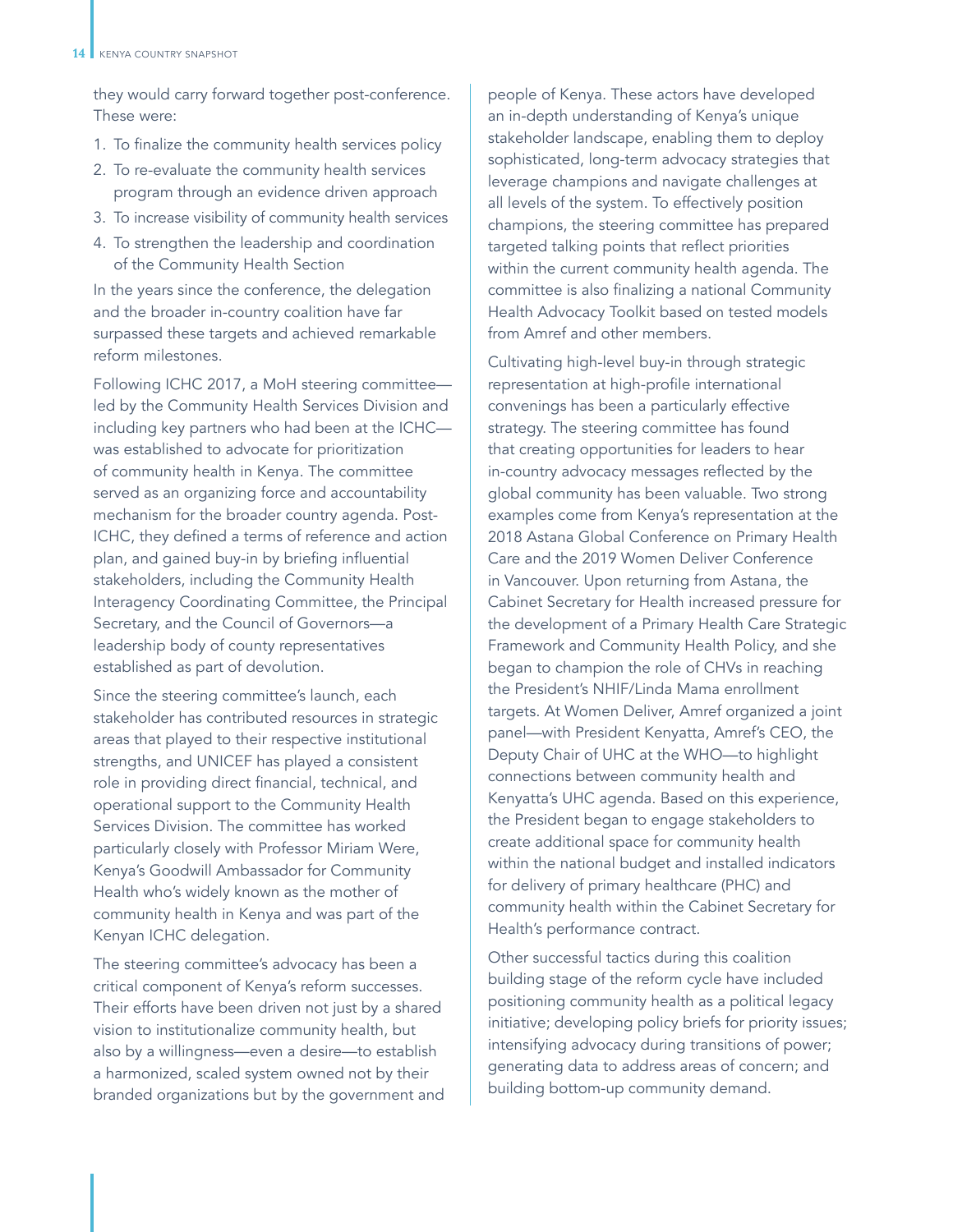

### PROBLEM PRIORITIZATION AND SOLUTION GATHERING

The steering committee recognized that Kenya's lack of a community health policy was a critical institutional weakness that left counties without clear guidelines for funding and implementation decisions. Furthermore, some key decision makers remained unsupportive and cited the absence of a community health policy as a justification for their resistance. In response, the committee revitalized the process for developing the policy and revising the strategy. The group agreed that in order to be successful, any new guidelines would need to: reflect the current status of community health in the country, link with the President's UHC agenda, and build on available evidence and innovation. These would be critical steps in the problem prioritization and solution gathering stages of the reform cycle.

#### RE-EVALUATING THE STATUS OF COMMUNITY HEALTH SERVICES

In 2018, Kenya launched a Community Health Services Evaluation, with funding from UNICEF and guidance from steering and technical committees. The evaluation sought to understand why and how certain counties were prioritizing community health, what impact these decisions were having on health outcomes, and what lessons could be gleaned to inform national scale-up. Among other analyses, the evaluation compared two counties with high and low coverage (Siaya with 100% and Kericho with 34%). Across nearly all indicators, Siaya outperformed the national average while Kericho fell well below. The evaluation also identified clear human resource gaps that would need to be addressed. National CHU coverage had still reached only 59%, and an additional 4,292 CHUs would be needed to reach full scale. The evaluation further confirmed what many already knew: that many "established" CHUs weren't functional or meeting designated standards. For example, while coverage of CHUs was reported at 59%, coverage of CHAs had reached only 15%.<sup>11</sup> The evaluation revealed similar gaps in financing: Although 69% of counties had allocated funds for community health, only 32% had disbursed them from the county treasury. This left the community health strategy underfunded and

largely donor-dependent. Nonetheless, the value of the strategy was evident, and the evaluation positioned the steering committee to make a clear case for how it could accelerate the country's UHC agenda.

#### INTEGRATING COMMUNITY HEALTH INTO THE PRESIDENT'S BIG FOUR UHC PILOT:

Issued in 2017, the President's UHC initiative was slated to be piloted in late 2018 and scaled-up nationally beginning in 2019. The Government of Kenya established a national UHC Secretariat to oversee the process. The MoH and Council of Governors selected four counties to implement a defined UHC approach over a one-year period. When the UHC approach was initially designed, it did not include community health. However, building on the evaluation findings and other coalition efforts, including persistent advocacy by the Cabinet Secretary for Health, community health became a flagship component of the approach. The national and county governments entered into an Intergovernmental Participatory Agreement articulating their respective roles, such as recruitment and payment of the requisite community health workforce and procurement of CHV kits. The pilot demonstrated that community health services would be critical for achieving UHC, and the UHC Secretariat recommended that community health be further rolled out and institutionalized through legislation.

#### FOSTERING INNOVATION TO STRENGTHEN AND EXPAND COMMUNITY HEALTH SERVICES AND SYSTEMS

One of Kenya's growing advantages in community health is its openness to strengthening systems and services through innovation. Seeking to validate global best practice in the Kenyan setting and generate local evidence for decision making, the MoH has opened pathways for community health innovators to identify problems, test solutions, and channel successful approaches into policy and program design. The Ministry's thematic technical working groups have served as entry point for the process. Efforts have been particularly successful when government and partners have co-designed and co-implemented approaches. The adoption of Sustaining Quality Approaches for Locally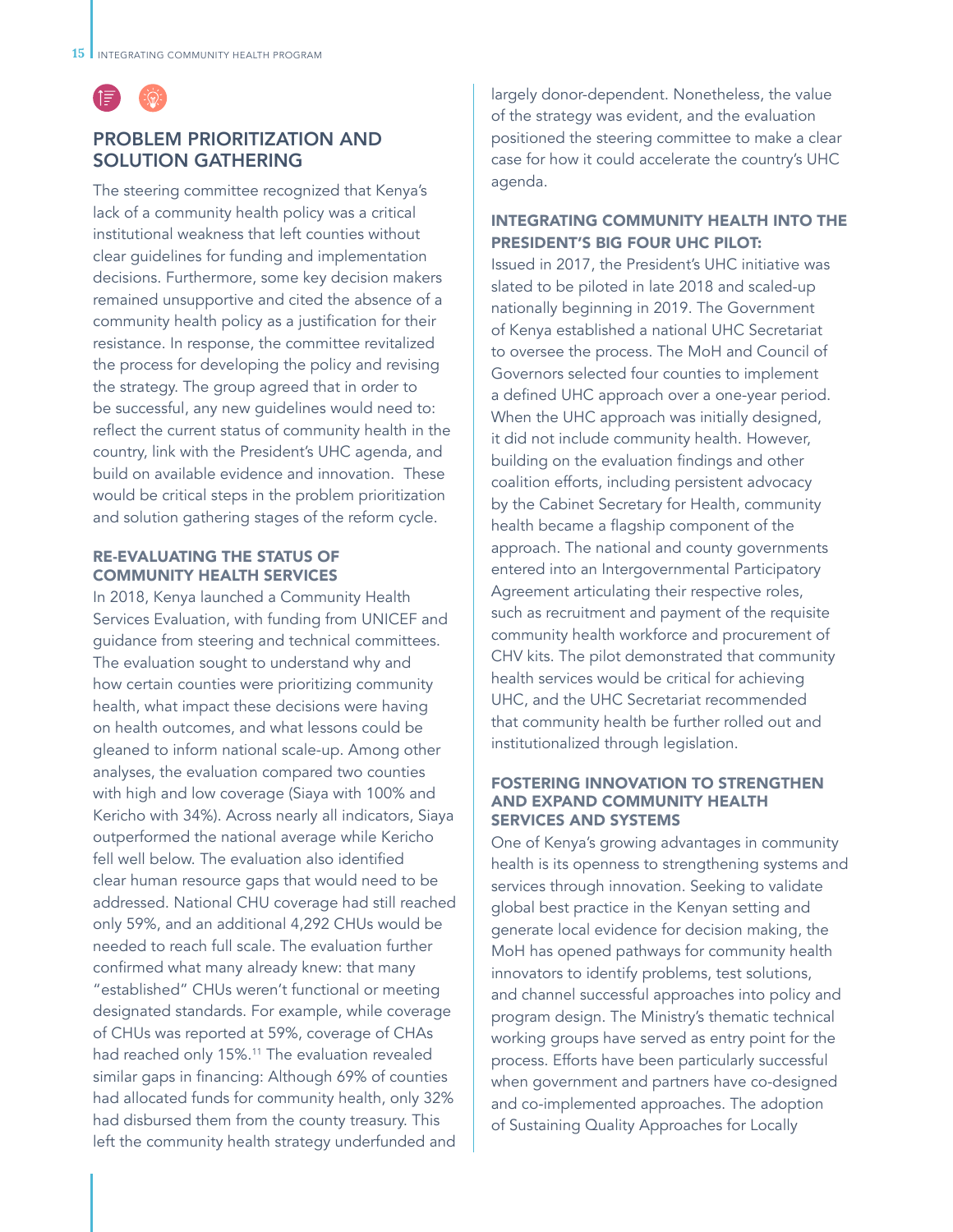Embedded Community Health services (SQALE) as the Kenya Quality Model for Community Health is one prominent example. Others include the integration of case management with amoxicillin for uncomplicated pneumonia into the CHVs' iCCM package, and the testing of communityadministered injectable contraceptives with support from Living Goods and other partners. The President's prioritization of technology as an enabler for UHC has also created new opportunities for further innovation and institutionalization of community health, such as the digitization of the community health information system and integration of community data into PHC dashboards.

# **DESIGN**

As the UHC pilot gathered momentum, pressure mounted to ensure that scale-up would rest on solid policy and program foundations. Given their prominence in the UHC agenda, PHC and Community Health received particular attention. Returning from the Astana Global Conference on PHC in 2018 and anticipating the need for strong management and governance as reforms progressed, the MoH established a dedicated PHC Department. It also moved the Community Health Services Unit from under the Family Health Department to become its own division within the PHC Department. The rationale was that it would better position Community Health to function not as a program but as a tier within the PHC structure.

The MoH and UHC Secretariat has tasked the Department of Family Health and evolving PHC Department with developing, through a consultative process, Kenya's first Primary Health Care Strategic Framework 2020-2024. The framework currently being implemented emphasizes that PHC-oriented health systems deliver better health outcomes and can respond to 80-90% of individuals' health needs over their life course. The approach involves a paradigm shift away from curative services and towards preventive and promotive services. It also aims to reduce demand for commodities, minimize costs, and better respond to the increasing burden of noncommunicable illnesses. The framework aims to strengthen each of the health system's building blocks and reorganize fragmented PHC structures into PHC Networks run by multi-disciplinary teams and comprised of PHC referral facilities, PHC facilities, and CHUs. Each network is expected to ensure that it achieves the prescribed number of CHUs. With this framework, Kenya has solidified community health's position at the center of the PHC and UHC agendas.

#### ESTABLISHING KENYA'S FIRST COMMUNITY HEALTH POLICY

In conjunction with the PHC Strategic Framework, in 2020, Kenya finalized its first and long-awaited Community Health Services Policy 2020-2030. The policy development team organized a participatory process with broad coalition engagement, and intensive financial and technical support from UNICEF. Leaders drew on insights from the previous community health strategies and integrated best practices from emerging implementation research. In particular, the policy sought to define and strengthen the community health system across each pillar of the health system and create linkages with the PHC strategic framework. The team also reviewed all relevant program materials—including CHV curriculum modules and data collection tools—and established certificate- and diploma-level training for CHEWs/ CHAs at the Kenya Medical Training College.



### READINESS AND LAUNCH

The steering committee identified the program readiness stage as a critical bottleneck in previous community health reforms. While some solutions seemed ready for implementation—such as ensuring the dissemination of policies and program materials—others appeared to have less movement. Determined to remedy the situation, the coalition identified a number of strategies for accelerating reform. This included building an investment case, exploring systems for sustainable financing, and establishing legal frameworks for community health.

#### BUILDING AN INVESTMENT CASE:

The steering committee viewed an investment case as an essential tool for resource mobilization and advocacy, a clear link to readiness and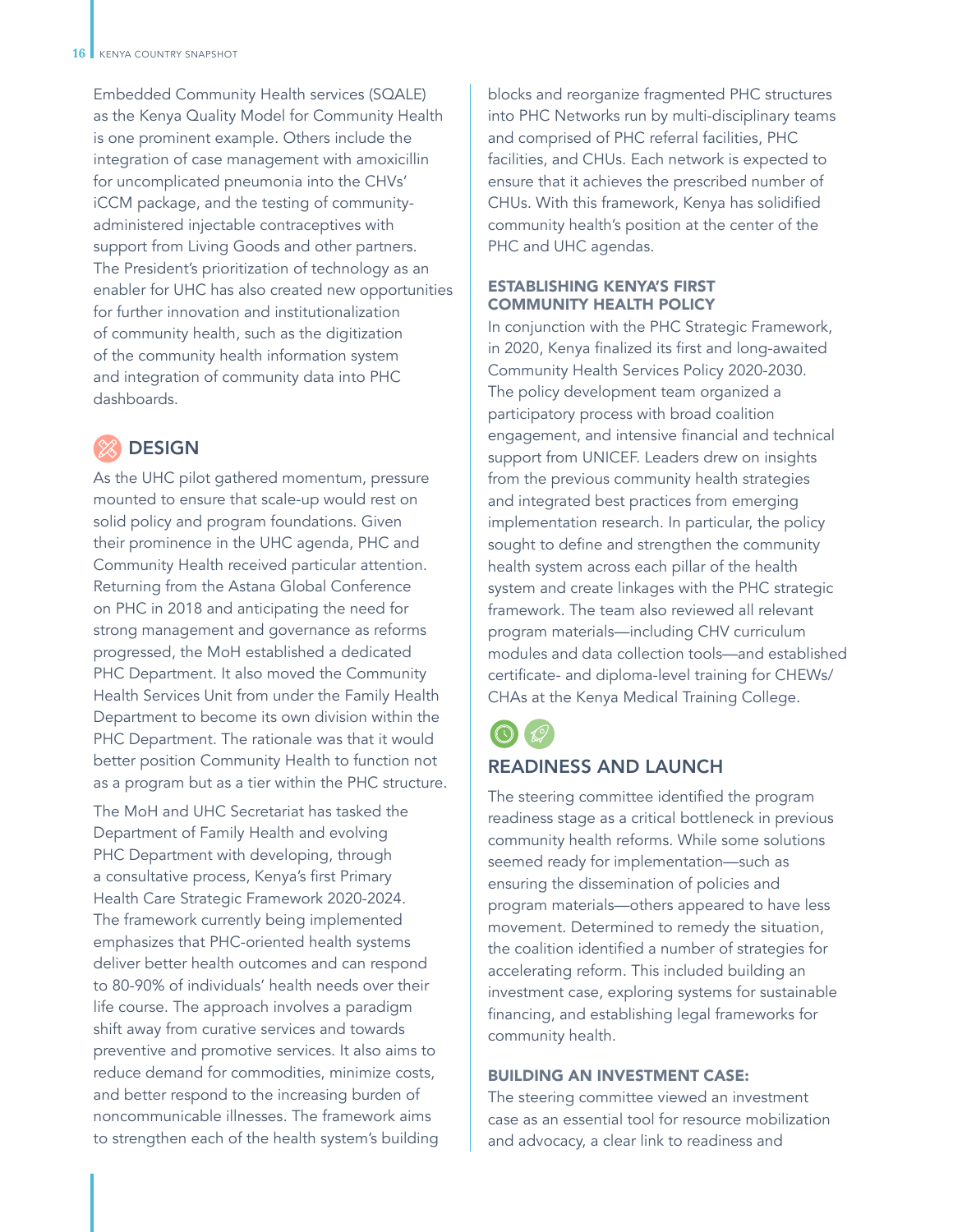launch stages of the reform cycle. Without it, they would continue to miss, as one analysis cited, "opportunities to include [community health] financing in insurance packages or in new global funding mechanisms, such as the Global Financing Facility."6 In 2018 the committee, with stewardship from Living Goods and Johnson & Johnson, commissioned the investment case. It showed that the community health strategy could deliver a 9.4 to 1 return on investment, one of the "best buys in healthcare." The analysis also generated funding targets to guide the resource mobilization, set recommendations for building cost-efficiencies, and drew attention to the urgency of financing CHV stipends. The findings provided "a compelling justification for National and County Governments in Kenya as well as development partners and other stakeholders…to increase investments towards [community health]."<sup>6</sup> Recognizing the value of this data, the coalition is rapidly disseminating results and making plans to support counties to develop county-specific investment cases.<sup>6</sup>

#### EXPLORING SYSTEMS FOR SUSTAINABLE FINANCING

Responding to the need for a sustainable funding mechanism to mobilize and manage funding for community health, Kenya developed The Sustainable Financing and Certification Guideline towards achieving Universal Health Coverage. Under the guidelines, the national government will allocate funds for costed UHC implementation plans, including earmarked funds for the community health strategy, and disburse them to the MoH and county governments through the national treasury. Recognizing that domestic resources are not yet sufficient, national and county governments will seek supplemental funding from external sources, local revenue, and in-kind contributions. To manage these funds, the government plans to establish pooled funding mechanisms at the national and county level. The national level will be responsible for policies, regulations, standards, and capacity building, while counties will cover the implementation of community health services, including CHV stipends and supervision, CHV kits and data collection tools, logistical support, and

community engagement. The formal inclusion of CHV stipends is a historic milestone and is expected to finally address the long-standing challenge of the community health strategy. In conjunction with these efforts, the steering committee and focal points within government are also pursuing reforms of the Public Finance Law to facilitate health financing and public private partnerships within Kenya's devolved government structure.

#### ESTABLISHING LEGAL FRAMEWORKS FOR COMMUNITY HEALTH

Despite these advances, the steering committee was concerned that Kenya still did not have a legally binding agreement for mutual accountability between CHVs and the government. Even counties moving to introduce community health line items had run into difficulties because the program was not institutionalized in any laws. In response, the committee began to support counties to introduce community health bills. Once passed by the county assembly, these bills establish a legal framework to hold the country's treasury accountable for dedicating and disbursing funds for the community health platform. As of 2018, AMREF, LVCT Health Kenya, and UNICEF had supported Nairobi and Turkana in successfully passing bills, and an additional 18 counties had bills in progress. These successes have generated nationwide momentum for the passage of a National Community Health Bill, which stands at an advanced stage in Parliament, awaiting public participation as part of Kenya's constitutional process. Once passed, it will supersede county regulation, unlock additional resource allocation from the national level, free up donor funds for other program elements, and set a national standard for an institutionalized community health system.

Taken together, these program mobilization efforts are—for the first time in Kenya's history establishing a pathway for the full and sustained institutionalization of community health. Critically, the steering committee has received strong buyin from the Council of Governors, an essential component for effective institutionalization within the devolved government context.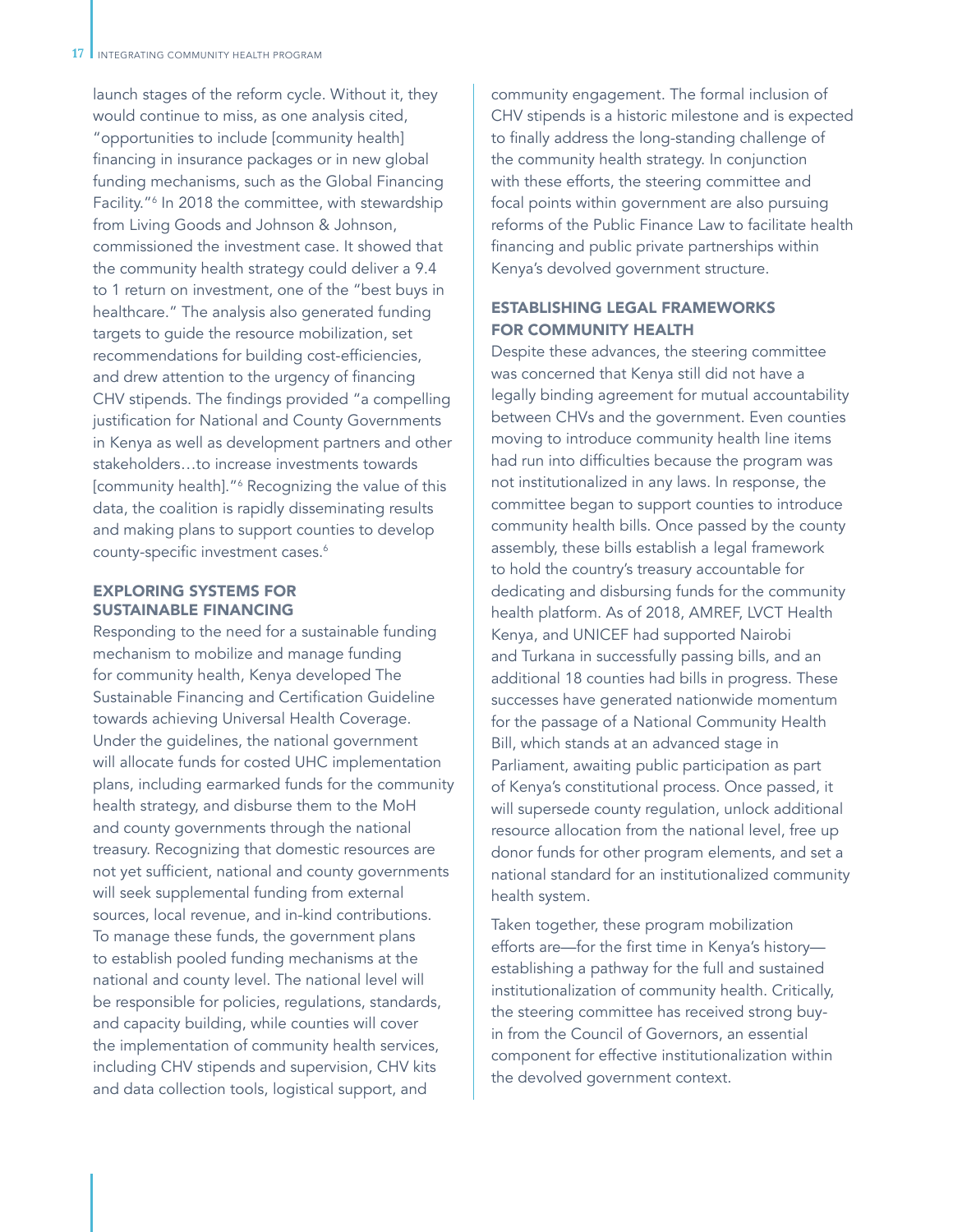# Kenya's ICH Investment as a Catalyst for a Health System Reform

# The USAID SQALE Project Integration of Quality Improvement in Community Health

With the scale-up of CHUs and NHIF/Linda Mama engagement secured, advocates had succeeded in establishing a unified strategy for community health's contribution towards two of the three drivers of universal health coverage recognized by the MoH: scale and financial protection. However, it was still uncertain exactly how Kenya, and its community health system, would address the third and final driver: quality. The government's inclusion of quality as a driver of universal health coverage underscored their conviction that there would be little value in scaling up services and positioning people to access them financially if service quality were ultimately insufficient to improve health outcomes. However, the balance between the three drivers was a delicate one.

In particular, advocates identified "a tension between adding numbers of people reached by community health workers and investing in quality".23 In addition, poor community data quality often meant it was not used to inform programs or quality. These tensions were felt even amongst

the most committed universal health coverage and community health champions. As the universal health coverage agenda gained momentum, some felt that Kenya was on the brink of further scaling-up community health programs, but there was concern that rapid scale-up will compromise quality, equity, and sustainability.

UNICEF's role in championing quality community health services and the UHC agenda during the administration of Linda Mama helped lay a critical foundation to address the tension between quality and scale. It is against this backdrop that Kenya, in partnership with USAID and UNICEF, introduced the Integrating Community Health (ICH) investment. The ICH program in Kenya, awarded in 2016 to the Liverpool School of Tropical Medicine and LVCT Health Kenya, aimed to address the quality gaps in the country's community health system; cultivate bottom-up demand for quality through heightened provider motivation and active community involvement; and test advocacy strategies to navigate tensions between quality and the other drivers of UHC. It also sought to prioritize and bolster community health through devolution and to enhance overall coordination of community health reform. The box below provides a short overview of Kenya's ICH investment.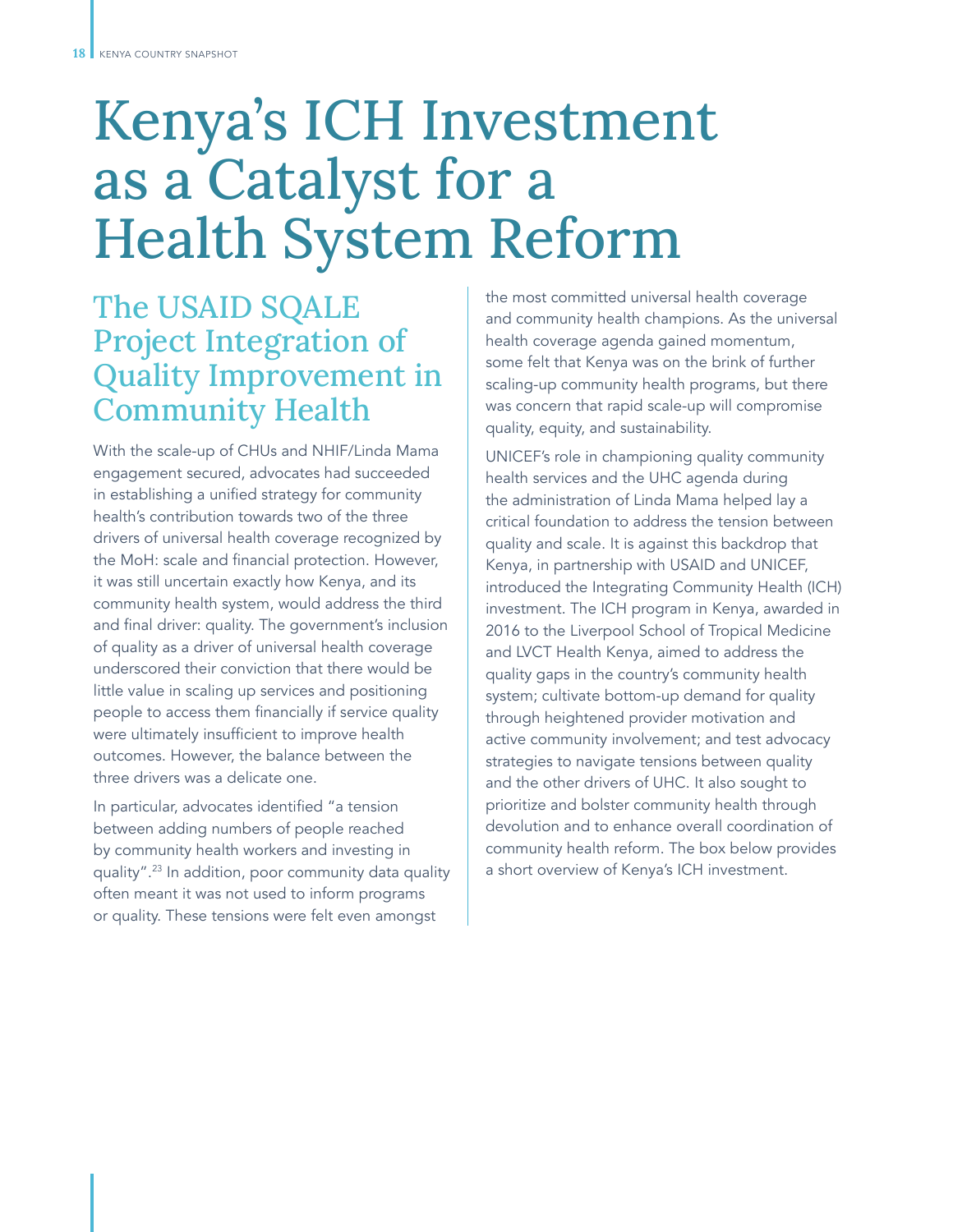#### A QUICK LOOK AT THE ICH INVESTMENT

PROJECT: USAID SQALE: Sustaining quality approaches for locally embedded community health services IMPLEMENTING PARTNER: Prime: Liverpool School of Tropical Medicine (LSTM) Sub: LVCT Health Kenya, URC (2016-2017) DATES: April 4, 2016 – April 3, 2019

#### OBJECTIVES:

- 1. Embed leadership and communities of quality improvement at national and county levels, resulting in strengthened national and county coordination for improved quality of community health programs
- 2. Increase capacity of county decision-makers to prioritize and budget for community health programs in an equitable manner
- 3. Improve community health program performance in Reproductive, Maternal, Neonatal, and Child Health
- 4. Strengthen community engagement and increase community participation in decision-making

#### GEOGRAPHIC FOCUS:

- National-level policy, advocacy, and coordination
- Nairobi County (sub counties Embakasi West, Kasarani, and Langata)
- Kitui County (sub counties Kitui Central, Kitui East, and Mwingi North)
- Migori County (sub counties Suna West, Nyatike, and Kuria West)

SCALE: In each intervention county, trained 3 Sub-County QI Teams and 9 CHU Work Improvement Teams (WITs). A total of 27 units were trained and implemented the model.

The need for such a program was clear. Quality improvement (QI) foundations were strong at the health facility level in Kenya but did not extend to the community level. As a result, not enough was known about the actual quality of services provided within the CHUs, and studies frequently revealed weaknesses in contributory program systems such as training, supervision, supply chain, and health information. In 2015 the Ministry of Health's Department of Standards and Community Health Services Unit (now the Community Health Services Division) collaborated with partners to revise the Kenya Quality Model for Health (KQMH) to include all levels of the health system. However, at the outset of the ICH investment the new KQMH community health standards and guidelines had not been broadly disseminated for county buy-in, nor had they been piloted and tested at the community level to ensure their feasibility, acceptability, and effectiveness.<sup>23</sup>

LSTM and LVCT Health Kenya recognized that beyond service quality, data quality was also deficient. Stakeholders recognized that CHVs have "the potential to be the eyes and ears of the health system and [to serve as] a mechanism for reporting new and emerging health challenges."23 However,

prior to the ICH investment, leaders considered community-level data to be of such poor quality that it simply wasn't used. As with service quality, available evidence highlighted a similar range of factors contributing to poor data quality. Early assessments conducted by SQALE revealed a lack of coherence and clarity among available tools and approaches to collect data at the community level. This was compounded by an absence of indicators around quality, methods for including provider and community voices, and adaptation to the needs of CHVs.23,24 The government began to recognize that without addressing the problem, it would undermine its ability to make effective decisions around the emerging community-driven approach to UHC.

#### THE SQALE APPROACH

To this end, the SQALE project sought to collaborate with the Ministry of Health and key stakeholders to disseminate, test, and revise the community components of the KQMH based on evidence and insights from SQALE-supported intervention counties. SQALE received strong buy-in from county leadership, a prerequisite for introducing and sustaining programming within the devolved context.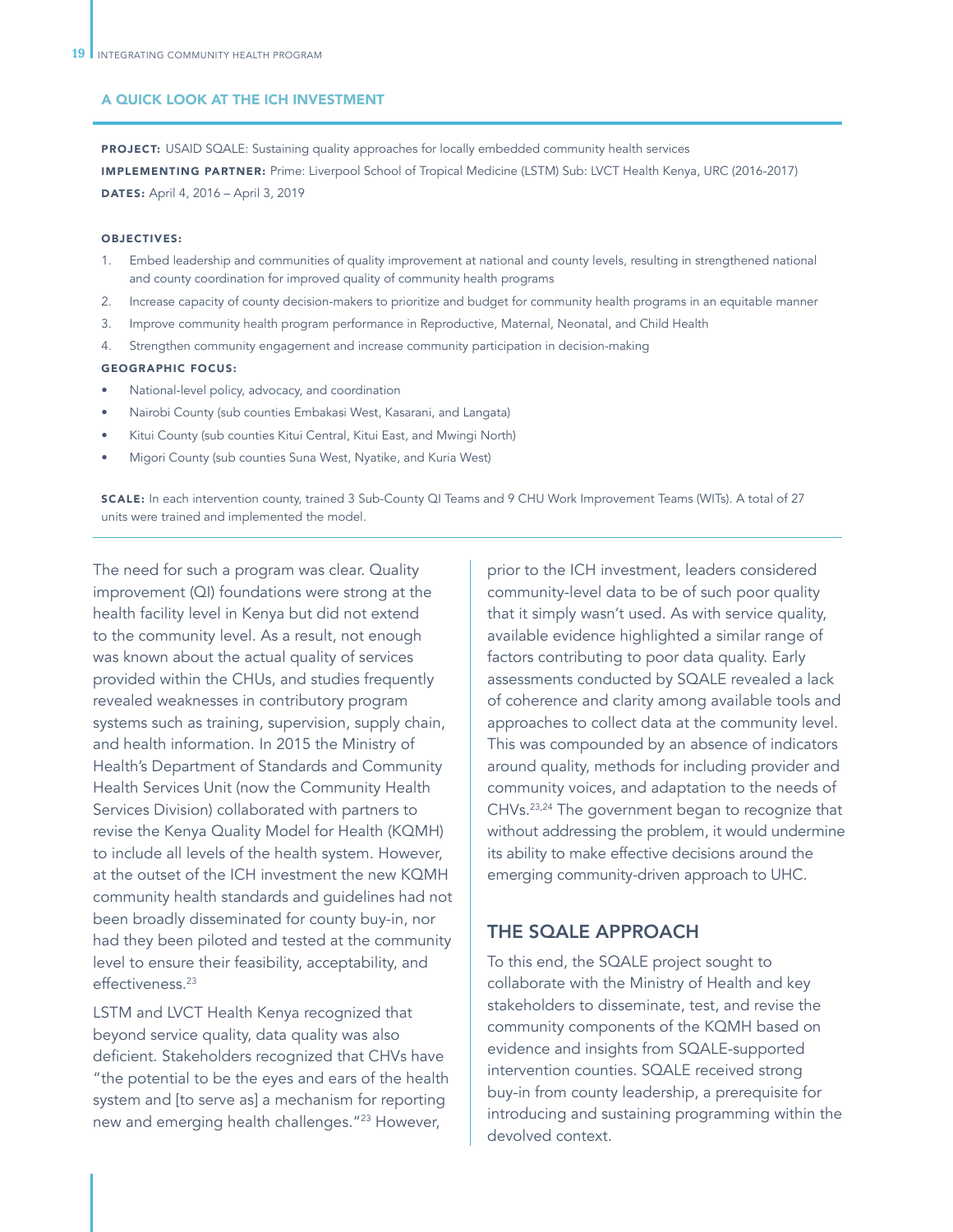Based on best practices drawn from Kenya and other countries, the SQALE approach followed seven key principles: "1) Alignment with existing Ministry of Health standards, models and tools; 2) Data collection for data use; 3) Focused, small set of quality indicators; 4) Simple, jargon-free training materials; 5) Clearly defined roles and responsibilities for quality improvement at all levels; 6) Recognition of good practice and celebration of success; and 7) Incorporation of community voices."23,24

In line with these principles, SQALE conducted an assessment of existing QI structures within the health system and introduced adaptations only where necessary. SQALE organized the existing Ministry of Health staff and community health cadres within the health system into sub-county and CHU WITs. These WITs would be responsible for identifying and addressing challenges within community health systems and services. Representation on WITs was strategically designed to promote dynamic interaction and advocacy between the different levels of the health system. Primary healthcare facility staff sat on CHU WITs and CHU WIT representatives sat on sub-county WITs. WITs received support from QI coaches within county and sub-county health management teams. WITs used adapted, simplified versions of existing MOH tools—with the addition of a Community Follow-up Tool—to measure community perceptions and satisfaction with CHU services.

SQALE used a phased approach, represented in the figure below. At each phase, WITs received supplemental training and had an opportunity to assess progress and plan for the next stage of implementation. Between phases, WITs implemented their QI change plans with support from county and sub-county QI coaches. SQALE provided regular capacity building support for coaches on data use, advocacy to higher levels of administration, and teamwork. QI coaches also identified QI champions from WITs and engaged them for peer-to-peer support in the rollout of QI trainings in new counties. Teams had the opportunity to apply for QI awards, which created avenues for the funding and testing of communityled QI innovations. In addition, SQALE convened bi-annual learning events, which provided an

interactive forum for exchange among WITs, policy makers, managers, QI coaches, supervisors, providers, and community members. Learning events recognized best practices, celebrated successes, created an environment for shared learning and innovation, and elevated the voices of communities to higher levels of the health system.

#### INSTITUTIONALIZING QUALITY IMPROVEMENT

Over the course of the award, the MoH, SQALE team, and key stakeholders identified that the KQMH manual and tools required significant adaptation to function optimally at the community level. SQALE offered an opportunity to introduce, test, and refine those adaptations. SQALE's robust research and learning agenda also ensured that decision makers' questions and concerns were addressed throughout the process, generating rich evidence on data quality, community satisfaction, community health service coverage and equity, WIT functionality, as well as the cost and sustainability of embedding QI into the health system. The strategic engagement of leaders during this process and targeted dissemination of these results led the MoH to adopt the SQALE model as the Kenya Quality Model for Community Health (KQMCH) in 2019.25

Key results and lessons learned from SQALE include insights into the tensions between quality, scale, and financial protection. SQALE demonstrated that empowering sub-national managers, providers, and communities to engage in local QI processes improved health outcomes and strengthened the health system through responsive, cost-efficient solutions. In many cases, WITs resolved problems around data quality and facility-based delivery that had previously been intractable or for which leaders had assumed costintensive approaches would be required. Observing the successes of WITs in SQALE-supported areas, new sub-counties and counties gained interest and confidence not just in KQMCH but the community health strategy itself. Many have even gone on to incorporate QI for community health services QI into their annual work plans, a marker of sustainable institutionalization. Under the leadership of these national and county decision makers, Kenya is now poised for widespread uptake of KQMCH.23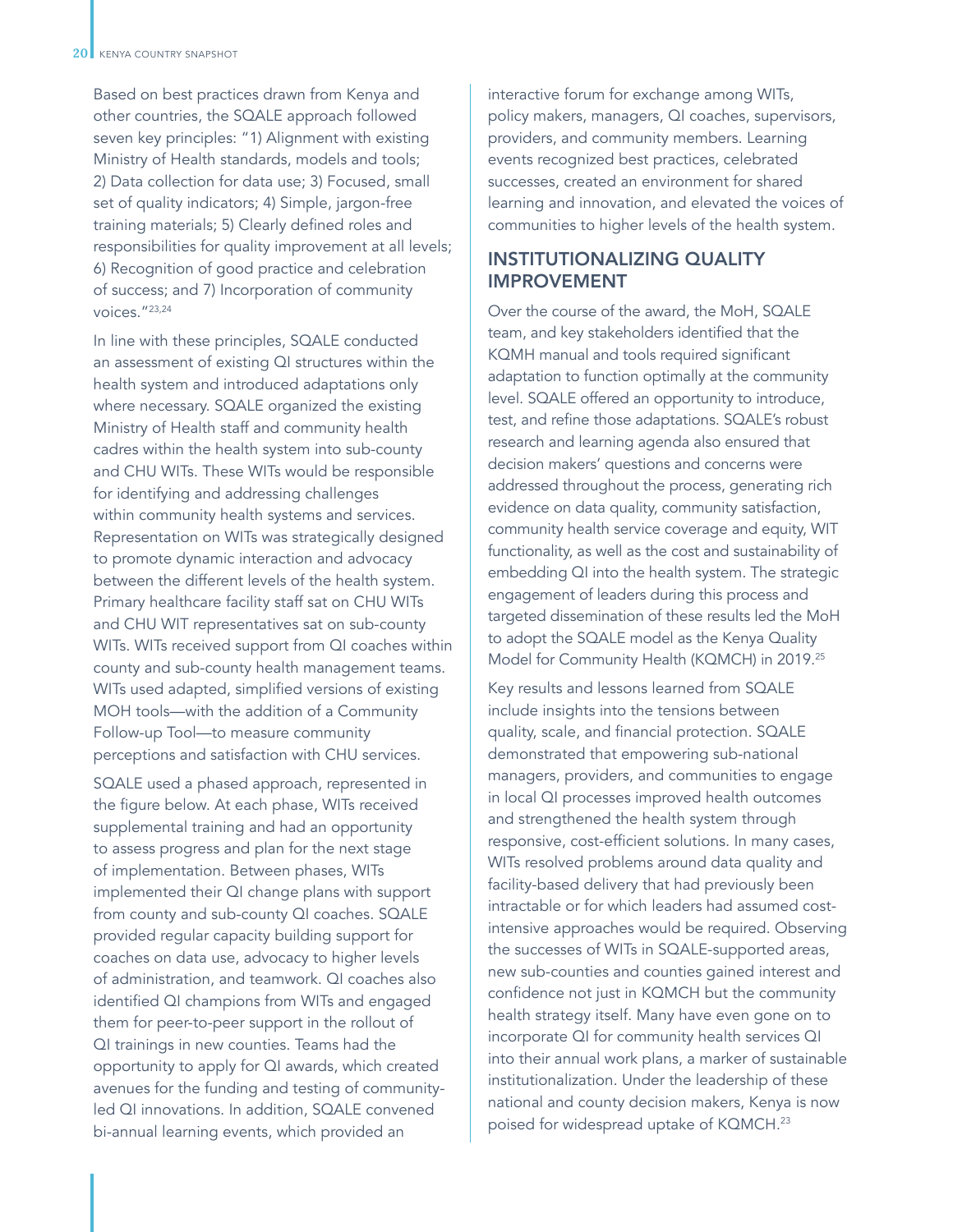# Opportunities and Next Steps for Kenya

Through the dedication of its community health coalition, Kenya has achieved comprehensive reform of community health's place within the health system. Community health has been institutionalized within the President's UHC agenda and PHC Strategic Framework, which are being driven forward by the country's highest office.

Despite these successes, a sense of urgency remains. Community health leaders are eager to ensure that the unique, potentially once-in-alifetime opportunity presented by the President's UHC agenda is successful. Further, they are anxious to institutionalize the UHC agenda so that it is not viewed as a short-term project when President Kenyatta closes out his second and final term in 2022. As Kenya moves into this next phase in its community health journey, the reform cycle continues to serve as a useful framework for analysis, helping to highlight achievements and areas for further reform.

## POLICY AND DESIGN

#### REVISION OF THE COMMUNITY HEALTH STRATEGY:

With the finalization of the community health policy, the Community Health Services Division and steering committee turned their attention to the revision of the community health strategy. The committee established working groups for each health systems area. The working groups made strategic recommendations based on the 2018 evaluation and prioritized areas for integration of innovation and digital technology. The process was enriched by a new consultative process with national and county stakeholders, involving field

visits to learn from implementation experiences across different counties. The new Community Health Strategy in Kenya was formally validated and launched in March 2021.



### READINESS, LAUNCH, GOVERNANCE, MANAGEMENT AND LEARNING

#### INTENSIFYING HIGH-LEVEL ADVOCACY FOR LEADERSHIP TRANSITION:

In January 2018, the President appointed the Honorable Sicily Kariuki as Cabinet Secretary for Health. After her appointment, the steering committee and other community health leaders engaged her in extensive discussions to make the case for community health. She emerged as one of the country's strongest community health champions on the national and international stage. During her term in office, she has facilitated many of the sweeping community health reforms outlined in these sections. In February 2020, the President shifted the current Cabinet Secretary for Health to head the Ministry of Water, Sanitation, and Irrigation and appointed the Honorable Mutahi Kagwe, as the new Cabinet Secretary for Health. The steering committee is working to set advocacy priorities for the incoming MoH leadership, and continues to support the community health agenda as a key component of PHC and UHC.

#### SCALING UP THE UHC AGENDA:

Under devolution, counties have the opportunity to opt in or out of the UHC initiative, despite its positioning as a national agenda. To encourage buy-in, the national government is using its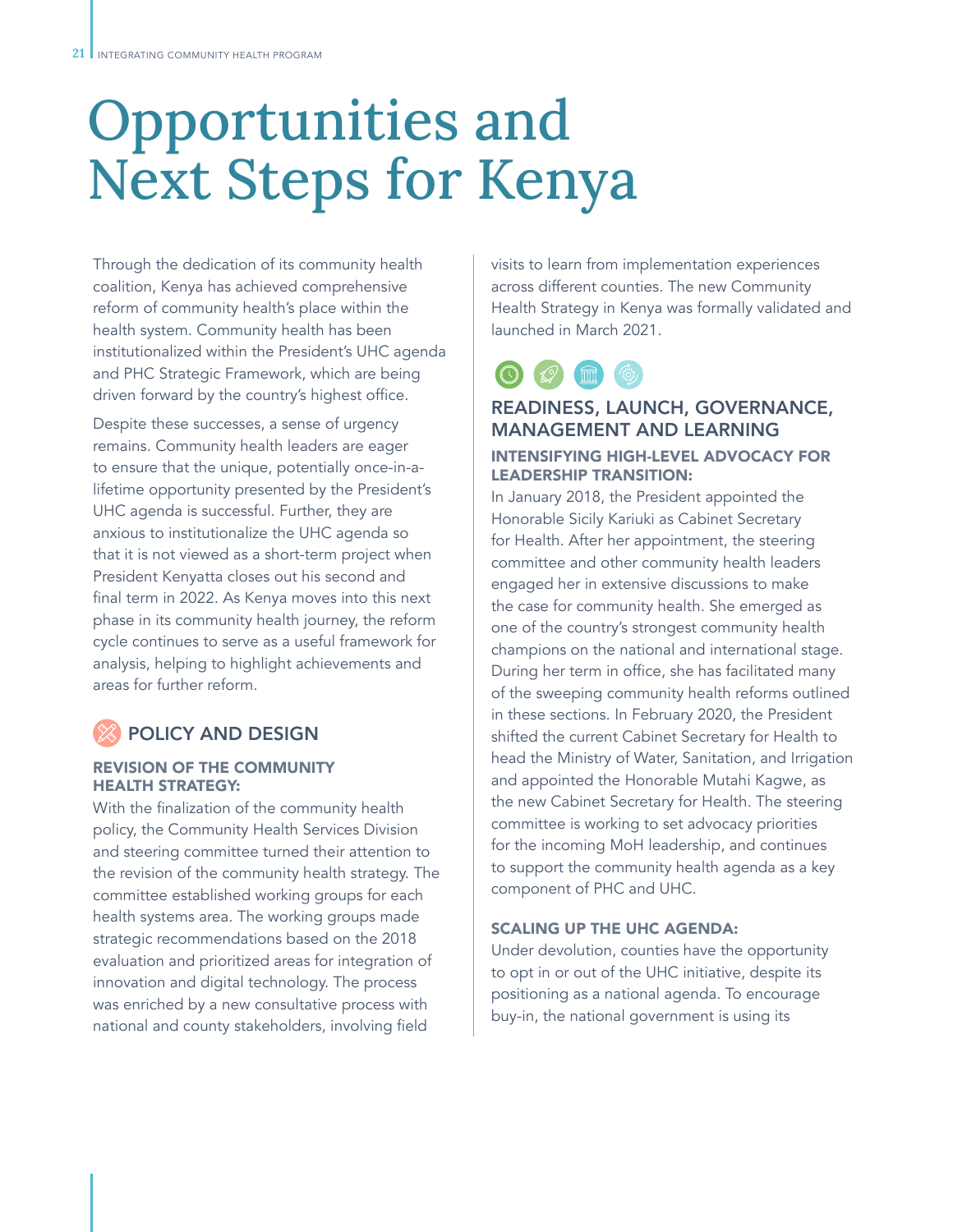resources as leverage, offering to unlock national funds if counties allocate at least 30% of their budgets to health, including a specified percentage for PHC and community health. As with the UHC pilots, the arrangements will be governed by Intergovernmental Participatory Agreements between national and county governments. Currently 45 out of 47 counties have opted in and, prior to COVID, were expecting to reach 100% CHU Coverage by May 2020.

#### STRENGTHENING SYSTEMS FOR MANAGEMENT AND GOVERNANCE OF THE UHC AGENDA

UHC is a high-stakes opportunity for Kenya to shape systems of management and governance under devolution. The national government has a constitutional right to set and enforce policies and standards and to provide technical assistance. However, when devolution was first launched, national staff report being phased out of some counties when they would go for monitoring. Tensions have since subsided, and both national and county governments are focusing on how to effectively mobilize, rollout, manage, govern, and institutionalize UHC—and how to engage the national MoH in that process. This is of particular relevance with regard to ensuring fidelity and quality relative to national standards. UHC's common monitoring and evaluation framework will help to synergize these efforts, but they will not be sufficient. Effective implementation and monitoring of UHC will also require sufficient human resources, capacity, and budget within the national MoH and County or Sub-County Health Management Teams (CHMTs or SCHMTs), particularly given expectations for a rapid, concurrent rollout across counties. Some key funders, such as USAID, are exploring ways to integrate national- and county-level support for the UHC agenda within their upcoming five-year strategy.

#### ADDRESSING FRAGMENTATION:

Another critical institutionalization challenge in Kenya has been the fragmentation of the implementation environment surrounding community health and the health sector more broadly. At the national level, the Ministry of Health is still in the process of establishing integrated

systems for management of UHC, PHC, and community health. For example, it will be important to set expectations for how the Community Health Services Division will collaborate with the National Standards Department to set and monitor standards for community health, and how it will work with various service delivery programs to prioritize training areas, rationalize indicators, and set targets. Fragmentation has also been an issue at the field level. For example, historically verticalized funding, such disease-specific Global Fund investments, has fueled verticalized implementation. Partners have often opted to train their supported CHVs in select technical modules (e.g. HIV or TB) without first training them in the required set of basic modules.

Furthermore, many partners select and support new CHVs for their own programs without engaging CHMTs/SCHMTs and determining whether CHVs were already operational. As a corrective measure, the government recently relocated various vertical programs, such as Malaria, TB, and the National AIDS and STI Control Program, that had previously operated as separate entities under the umbrella of the MoH.

The Ministry expects to carry this integration forward into future funding proposals, including an upcoming Global Fund application, to help ensure that programming factors in community health systems strengthening. Many public health advocates are calling for a number of additional reforms, such as:

- Setting and reinforcing clear implementation standards
- Advocating that all CHVs be trained using standard technical training modules
- Conducting resource and partner mapping exercises; expanding domestic resource contributions to boost government leverage
- Introducing pooled funding and integrated contracting mechanisms; strengthening county planning processes
- Establishing partner engagement frameworks, including empowerment of CHMTs/SCHMTs to provide feedback and guidance to funders and partners as necessary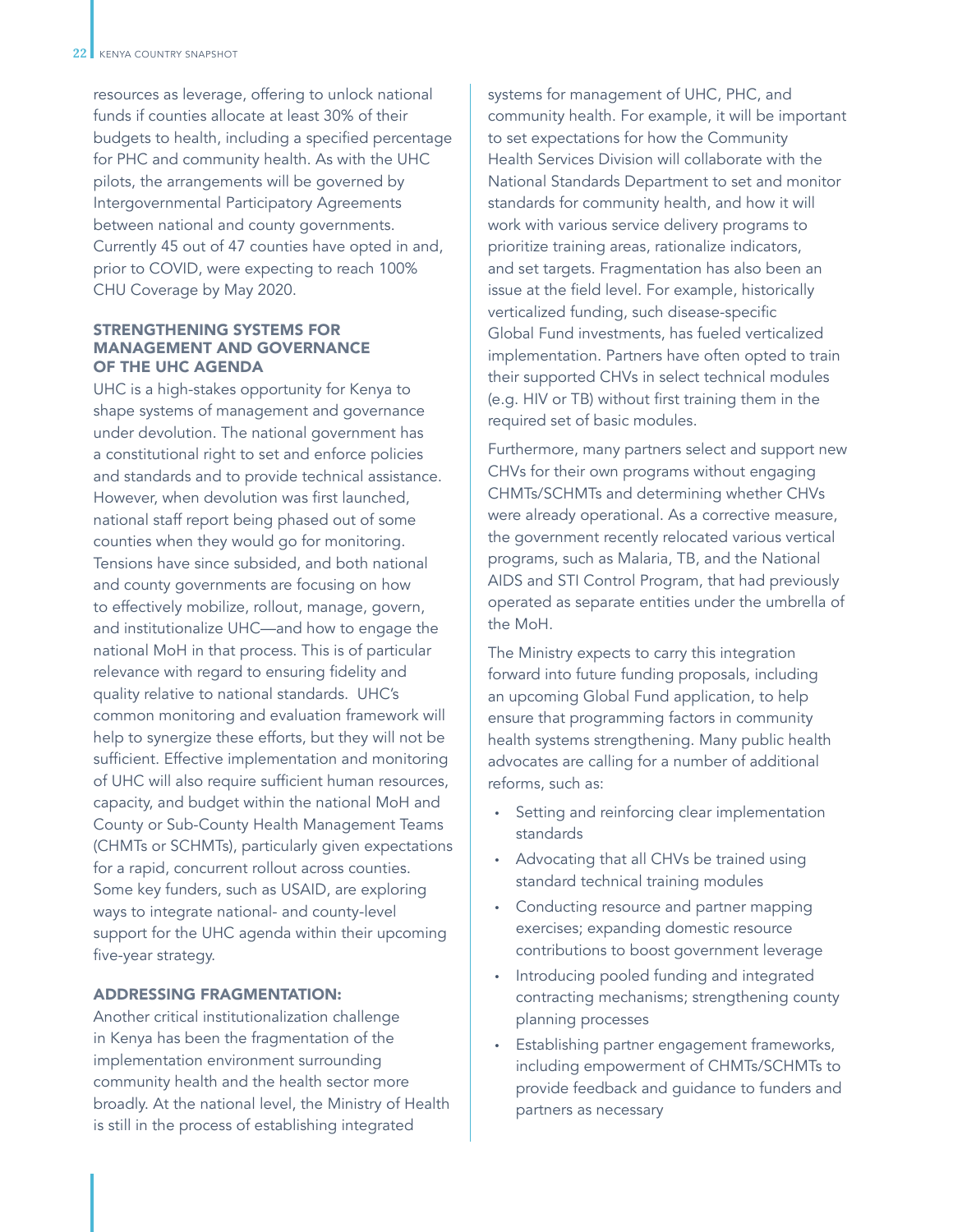# Looking Forward to Future Reform

Kenya's remarkable achievements are bringing the country ever closer to realizing its vision of affordable, high-quality healthcare for each and every Kenyan. The steering committee's prioritization of institutionalization in lieu of small-scale, projectbased implementation is also raising the possibility that community health will truly take hold as part of the fabric of Kenya's health sector and society. Fulfilling the promise of community health rests on continued investment and commitment—to advancing and refining reform; adapting and scaling interventions based on learning and evidence; and encouraging innovation to improve the delivery of essential services across Kenya.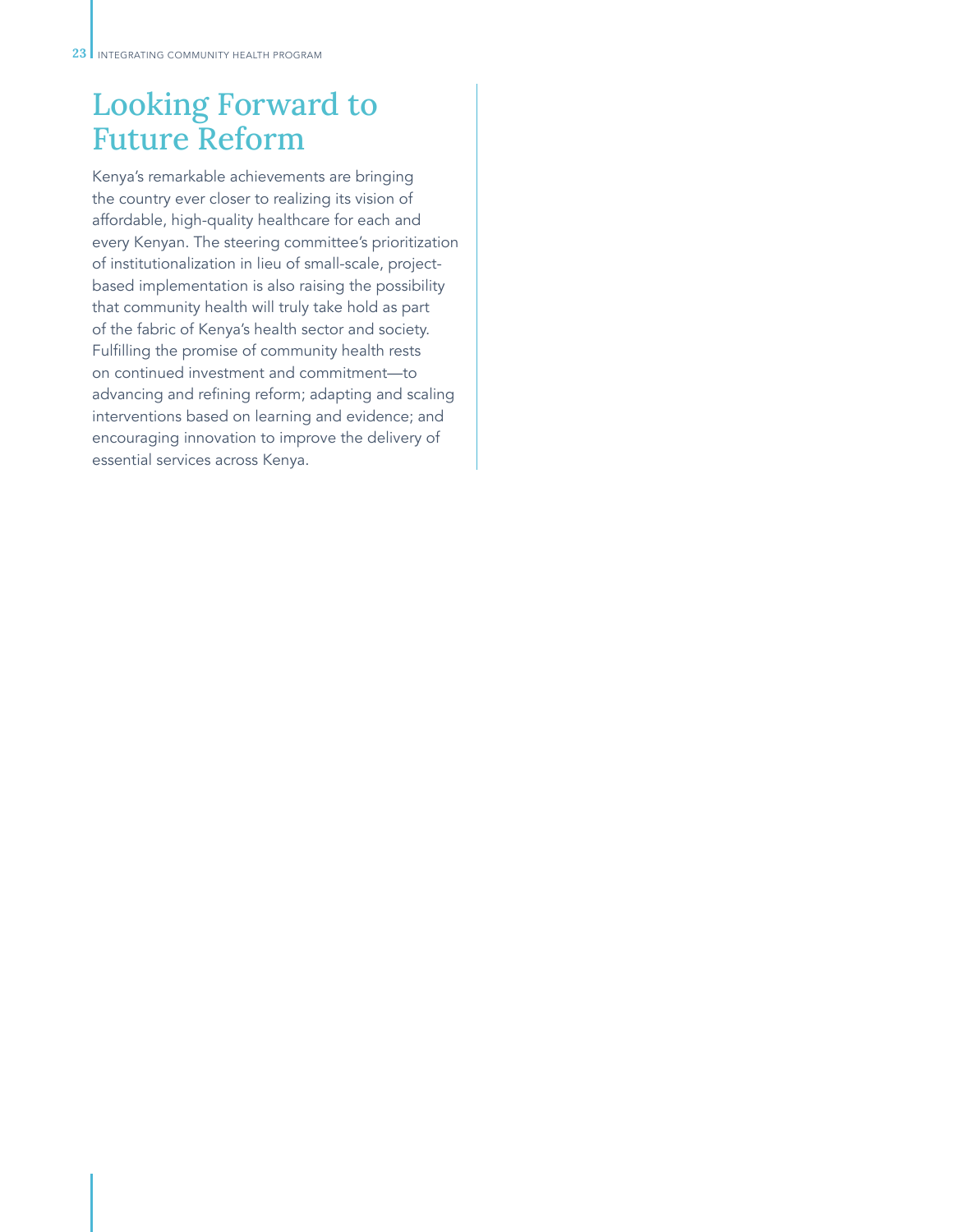# References

- 1. World Health Organization. *WHO Guideline on Health Policy and System Support to Optimize Community Health Worker Programmes.* Geneva; 2018. https://apps.who.int/iris/bitstream/handle/10665/275474/9789241550369-eng. pdf.
- 2. Chen N, Raghavan M, Albert J, et al. The Community Health Systems Reform Cycle: Strengthening the Integration of Community Health Worker Programs Through an Institutional Reform Perspective. *Glob Heal Sci Pract.* 2021;9(Supplement 1):S32-S46. doi:10.9745/ghsp-d-20-00429.
- 3. Ngigi S, Busolo DN. Devolution in Kenya: The Good, the Bad and the Ugly. *Public Policy Adm Res.* 2019;9(6):9-21.
- 4. Business Today Kenya. *Kenya becomes a middle income economy.* https://businesstoday.co.ke/kenya-becomes-amiddle-income-economy/. Accessed May 2020.
- 5. World Bank. Poverty Incidence in Kenya Declined Significantly, but Unlikely to be Eradicated by 2030. https:// www.worldbank.org/en/country/kenya/publication/kenya-economic-update-poverty-incidence-in-kenya-declinedsignificantly-but-unlikely-to-be-eradicated-by-2030. Accessed May 2020.
- 6. Ministry of Health: Republic of Kenya. *Investment Case for Community Health in Kenya*; 2018.
- 7. Ministry of Health: Republic of Kenya. Kenya Primary Health Care Strategic Framework (2019-2024); 2019.
- 8. McCollum R, Theobald S, Otiso L, et al. Priority setting for health in the context of devolution in Kenya: Implications for health equity and community-based primary care. *Health Policy Plan*. 2018;33(6):729-742. doi:10.1093/heapol/ czy043.
- 9. Robert M, Helen K, Paul B., Health Sector Monitoring and Evaluation Unit of Ministry of Health: Republic of Kenya. Policy Brief: Human Resources for Health - Gaps and opportunities for strengthening. https://www.health.go.ke/wpcontent/uploads/2019/01/Human-Resource-for-Health-Policy-Brief-fin.pdf.
- 10.Farnham Egan K, Devlin K, Pandit-Rajani T. Community Health Systems Catalog Country Profile: Kenya. https://www. advancingpartners.org/sites/default/files/catalog/profiles/kenya\_chs\_catalog\_profile.pdf. Published 2017.
- 11.Ministry of Health: Republic of Kenya. Kenya Community Health Policy 2020-2025. https://www.health.go.ke/wpcontent/uploads/2021/01/Kenya-Community-Health-Strategy-Final-Signed-off\_2020-25.pdf. Published 2020.
- 12.African Medical and Research Foundation (Amref). Report on the Midterm Evaluation of the Busia Child Survival Project (BCSP) in Busia and Samia Districts, Kenya from Oct 2005 to Sept 2010. https://www.oecd.org/countries/ kenya/42278868.pdf. Published 2008.
- 13.Hussein S, Otiso L, Kimani M, et al. Institutionalizing Community Health Services in Kenya: A Policy and Practice Journey. *Glob Heal Sci Pract*. 2021;9(Supplement 1):S25-S31. doi:10.9745/GHSP-D-20-00430.
- 14.Ministry of Health: Republic of Kenya Community Health and Development Unit. *Devolution and the Community Health Policies and Strategy in Kenya* (Unpublished Slide Deck, Presented at ICHC Conference 2017); 2017.
- 15.Ministry of Health: Republic of Kenya. Kenya Community Health Services Evaluation Report 2018; 2019.
- 16.HECTA Consulting. *Situation Analysis on the Kenya Community Health Strategy A Technical Reference Document for*  the Development of the Kenya; 2015.
- 17.Republic of Kenya Ministry of Health. Strategy for Community Health (2014-2019). http://guidelines.health. go.ke:8000/media/STRATEGY\_FOR\_COMMUNITY\_HEALTH\_2014-2019.pdf. Published 2014.
- 18.World Health Organization. *The Addis Ababa Declaration On Community Health In The African Region*. https://www. afro.who.int/sites/default/files/2017-05/AddisAbabaDeclaration.pdf. Published 2017.
- 19.Ministry of Health: Republic of Kenya. Taking the Kenya Essential Package For Health To The Community: A Strategy *for The Delivery of Level One Services*; June 2006.